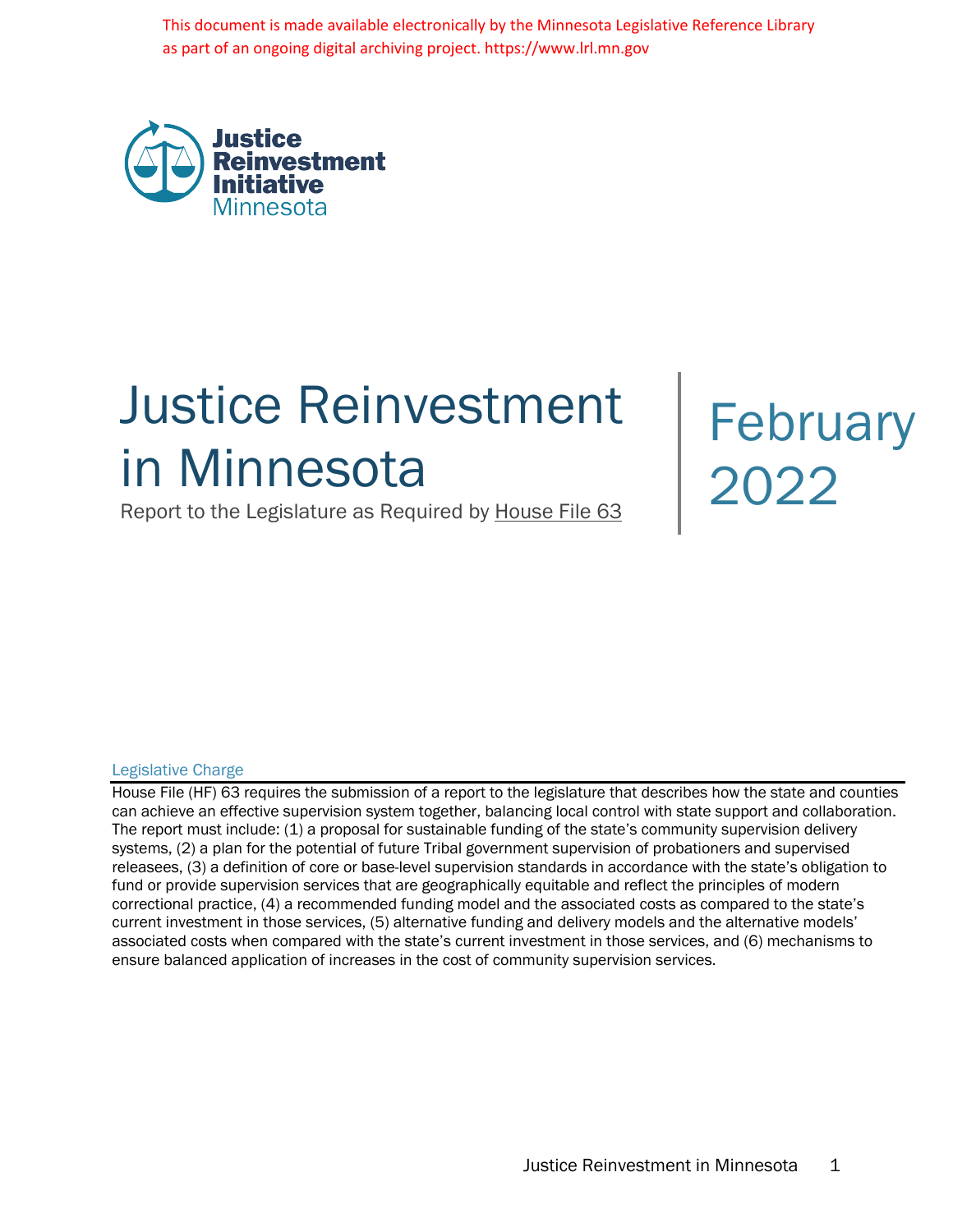### Executive Summary

#### Key Challenges

Discussions with members of the Governor's Council on Justice Reinvestment and Delivery System Standards and Funding Policy Working Group, comprehensive stakeholder engagement, statutory review, and analysis of Minnesota's data identified the following key challenges and findings related to the state's criminal justice system:

- 1. Minnesota relies heavily on community supervision, but there is concern about consistency and effectiveness across supervision systems. Minnesota's rate of people under correctional control is 11th highest among states, driven by its high probation rate.1 In 2019, of the nearly 122,000 people under correctional control in Minnesota, 87 percent were on community supervision.2 There is wide variation in supervision practices and outcomes by county and agency. Often, people on supervision are navigating multiple systems at once, which not only points to redundancies in the system, but may impact a person's ability to succeed. Effective supervision is hindered by a lack of statewide standards for probation, specialized training and quality assurance, community-based risk-reduction programming, housing, and appropriate behavioral health treatment options.
- 2. Despite the state's heavy reliance on community supervision, Minnesota's level of funding is low, both in comparison to county contributions and as measured against other states, which may limit the consistent implementation of evidence-based supervision. In 2020, Minnesota spent the lowest proportion of state general funds on corrections.3 About 13 percent of the current DOC budget is allocated for subsidies to counties for supervision, and 11 percent is earmarked for supervision services provided by the DOC.4 Counties contribute significantly to the overall cost of supervision.5
- 3. Prison admissions are driven by revocations from supervised release and probation. More than 60 percent of prison admissions are due to supervision failures. Many of these people cycle through prison quickly, meaning that on most days, about 25 percent of the standing population was admitted for a supervision violation, $6$  costing the state more than \$77 million annually.7
- 4. Black and Native American people are overrepresented in Minnesota's criminal justice system. The rate of Black adults on felony probation in 2019 was nearly five times higher than the rate of White people on felony probation. For Native Americans, this rate was more than nine times higher than for White people.<sup>8</sup> Native Americans in the state have their probation revoked at a higher rate than any other racial or ethnic group.9

#### Summary of Proposed Policy Options

The policy options proposed and listed here are designed to ensure that the Minnesota supervision system is effective, equitable, and adequately resourced.

#### Summary of Policy Options

- 1. Ensure that counties are equitably funded and positioned to comprehensively implement evidence-based supervision.
- 2. Increase effectiveness and equity across the probation systems.
- 3. Hold people on probation consistently accountable.
- 4. Prioritize quality assurance of supervision practices.
- 5. Reduce racial disparities across the supervision system.
- 6. Improve access to behavioral health care in the community for people under community supervision.
- 7. Engage victims of crime in meaningful, restorative supervision practices.
- 8. Measure outcomes.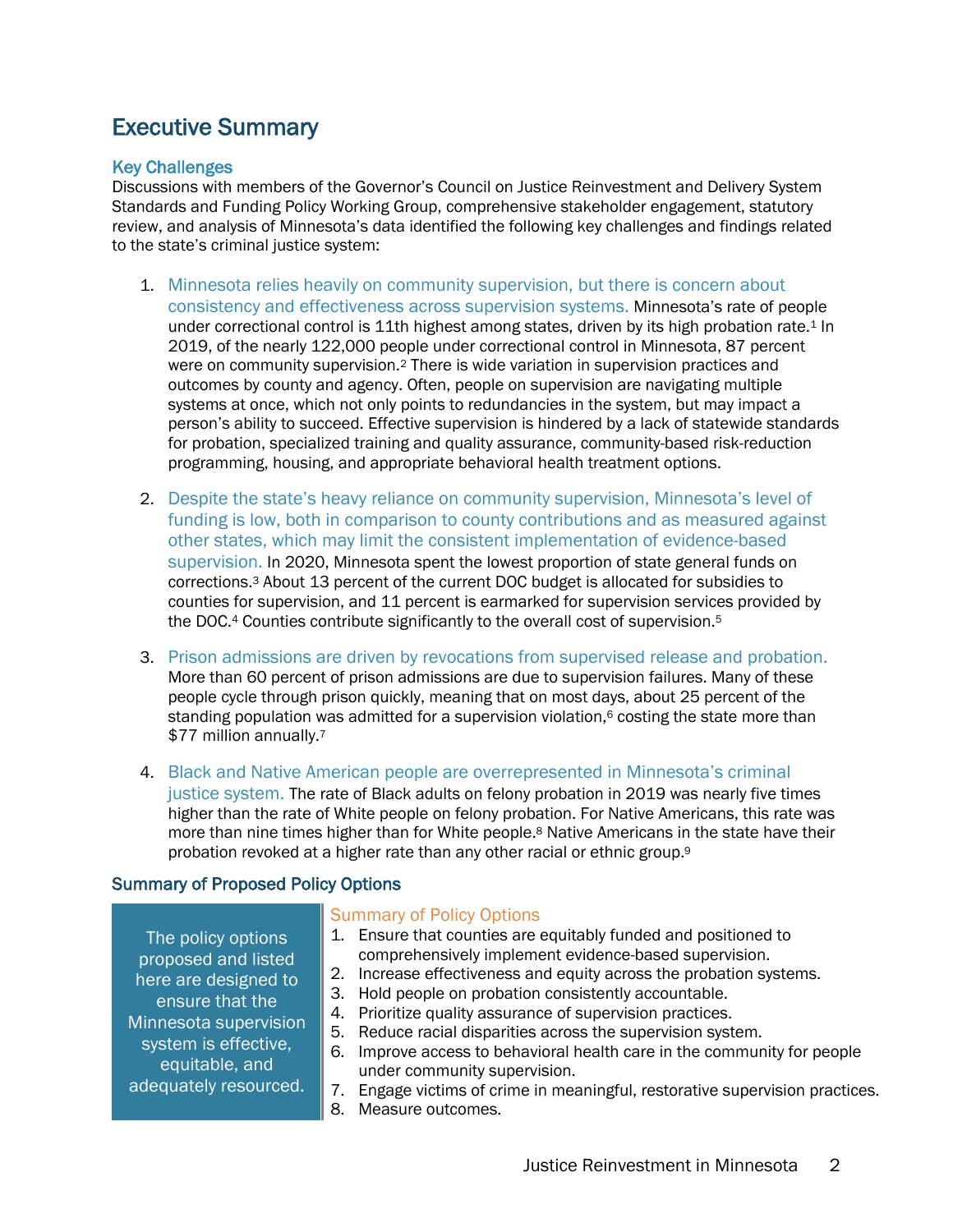**Overview**<br>Minnesota was the first state in the country to use sentencing guidelines and, as such, has limited the use of prison by following guidelines that establish a presumption of probation in most cases.10 While this has contributed to the state's low incarceration rate, as of 2020, 1 in every 51 adult Minnesotans were on probation, totaling more than 85,000 people.<sup>11</sup> This trend is even more concerning for Black and Native American people in the state, whose respective probation rates are five and nine times higher than they are for White people.<sup>12</sup>

Probation is not uniformly administered in Minnesota. Based on size, counties can choose from three options as to how they will participate in community corrections and what form of funding they will receive.13 They can opt to administer all correctional field services according to the Minnesota Community Corrections Act (CCA); supervise adults charged with misdemeanors, gross misdemeanors and youth in the juvenile justice system, with the judiciary as the supervising authority and the Department of Corrections (DOC) managing all felony cases, according to the County Probation Officer (CPO) model; or forego community corrections entirely and have DOC manage the entire caseload for the county.14 Similarly, access to pretrial services, behavioral health services, and community services and supports for people in the criminal justice system is inconsistent statewide, contributing to supervision failures. Local criminal justice practitioners speculate that these gaps across the state contribute to felony reconvictions. This fractured supervision approach has also created a challenging environment for analyzing community corrections trends, implementing effective statewide supervision practices, ensuring people on supervision across the state have equitable access to programming and

treatment, and making criminal justice budget decisions.

In Minnesota, the annual cost of managing correctional facilities, supporting county supervision partners, and providing reentry services totals well over \$600 million.<sup>15</sup> The state's proportion of general funds spent on corrections is the lowest in the United States,16 making the efficient use of these funds important. As budgets have increased over time, and complex funding structures have evolved,17 Minnesota has not completed an independent, comprehensive assessment of the impact of its corrections or criminal justice budget expenditures, nor has the state reviewed the public safety implications of these allocations. State and county leaders are committed to using data and extensive engagement of people across the state to finally achieve a supervision system that is costeffective, equitable, and just while balancing state and local responsibility. Through the Justice Reinvestment Initiative, Minnesota used an independent, bipartisan, interbranch approach for the first time to address the fractured supervision system with systemic recommendations to improve supervision across the state.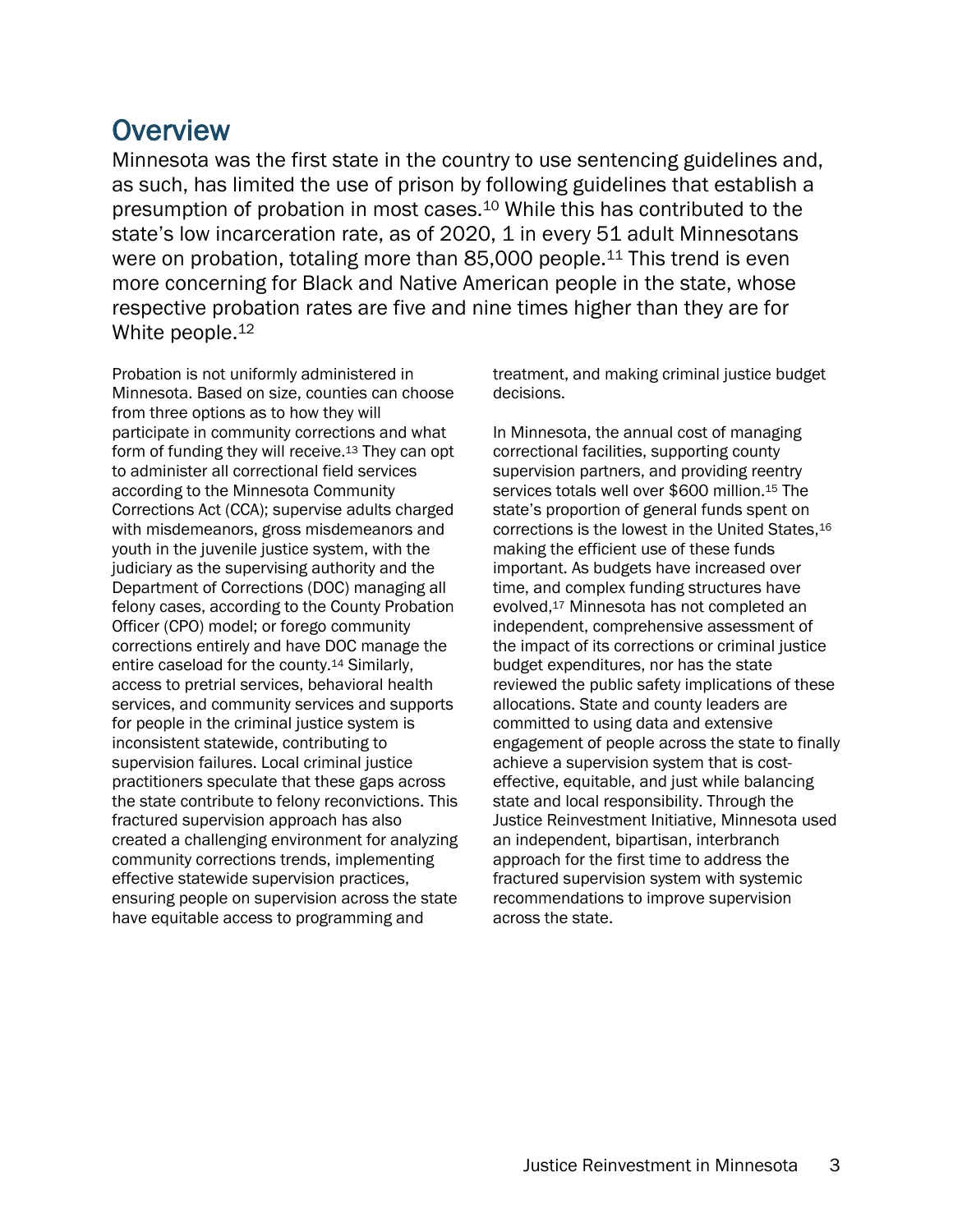#### Bipartisan Oversight

The Delivery System Standards and Funding Policy Working Group—a committee established in HF 63 to update the state's supervision funding formula—and the Governor's Council on Justice Reinvestment—a bipartisan, interbranch committee created through Executive Order 21-34—guided Minnesota's Justice Reinvestment Initiative. Under their direction, and with funding from the Department of Justice's Bureau of Justice Assistance and the Pew Charitable Trusts, CSG Justice Center staff analyzed case-level sentencing, probation, and prison data to learn more about criminal justice trends and outcomes in the state. CSG Justice Center staff also convened focus groups, conducted assessments, and interviewed key stakeholders in Minnesota's criminal justice system. Based on the findings from these quantitative and qualitative analyses, the Delivery System Standards and Funding Policy Working Group developed policy options that are designed to maximize the impact of the state's criminal justice investments and improve the individual outcomes of the people in Minnesota's criminal justice system.

#### Delivery System Standards and Funding Policy Working Group

The 32-member working group includes representatives from all three community supervision agencies—DOC, CCA, and CPO—as well as county commissioners (from both metro and greater Minnesota), members of the Minnesota Indian Affairs Council, members of the judiciary, and behavioral health and victim advocates. The working group met eight times between September 2021 and January 2022 to review analyses and discuss system challenges and policies.

#### **Members**

- Sue Abderholden, Executive Director, NAMI
- **Clinton Alexander, Director of Behavioral** Health, White Earth Reservation
- Jason Anderson, Director, Itasca County Probation
- **Ron Antony, Yellow Medicine County** Commissioner
- **Dayna Burmeister, Manager Southern** Region, DOC
- **Midge Christianson, Community Corrections** Director, Region 6W
- **Chris Dodge, Chief Financial Officer, DOC**
- **Terry Fawcett, Director, Pine County Probation**
- **Al Godfrey, Field Services Director, DOC**
- **Bobbi Holtberg**, Executive Director, Minnesota Alliance on Crime
- Catherine Johnson, Community Corrections and Rehabilitation Department Director, Hennepin County
- **Nicole Kern**, Director, Morrison County Community Corrections
- Safia Khan, Director, Government and External Relations, DOC
- Stephen King, Director, Mower County Probation
- **Tami Jo Lieberg**, Director, Kandiyohi County Community Corrections
- Jeff Lunde, Hennepin County Commissioner
- **Mike MacMillian, Director, Wright County** Probation
- Janet Marshall, Inter-Governmental Liaison, State Court Administrator's Office
- § Nicole Matthews, Minnesota Indian Women's Sexual Assault Coalition
- Kurt Mortenson, Otter Tail County **Commissioner**
- **Jim Schneider, Director, Cass County** Probation
- § Paul Schnell, Commissioner, DOC
- Les Schultz, Director, Brown County Probation
- **Curtis Shanklin, Deputy Commissioner, DOC**
- Jeff Shorba, State Court Administrator
- **Carli Stark**, Public Safety Policy Analyst, AMC; Executive Director, MACCAC
- Jack Swanson, Roseau County Commissioner; Public Safety Chair, Association of Minnesota **Counties**
- **Kristen Trebil, Director, Court Services, State** Court Administrator's Office
- **Dylan Warkentin, Director, Anoka County** Community Corrections
- Kenneth Washington, Chief, Leech Lake Tribal Police
- **Barb Weckman, Brekke Scott County** Commissioner
- Kate Weeks, Executive Director, Office of Justice Programs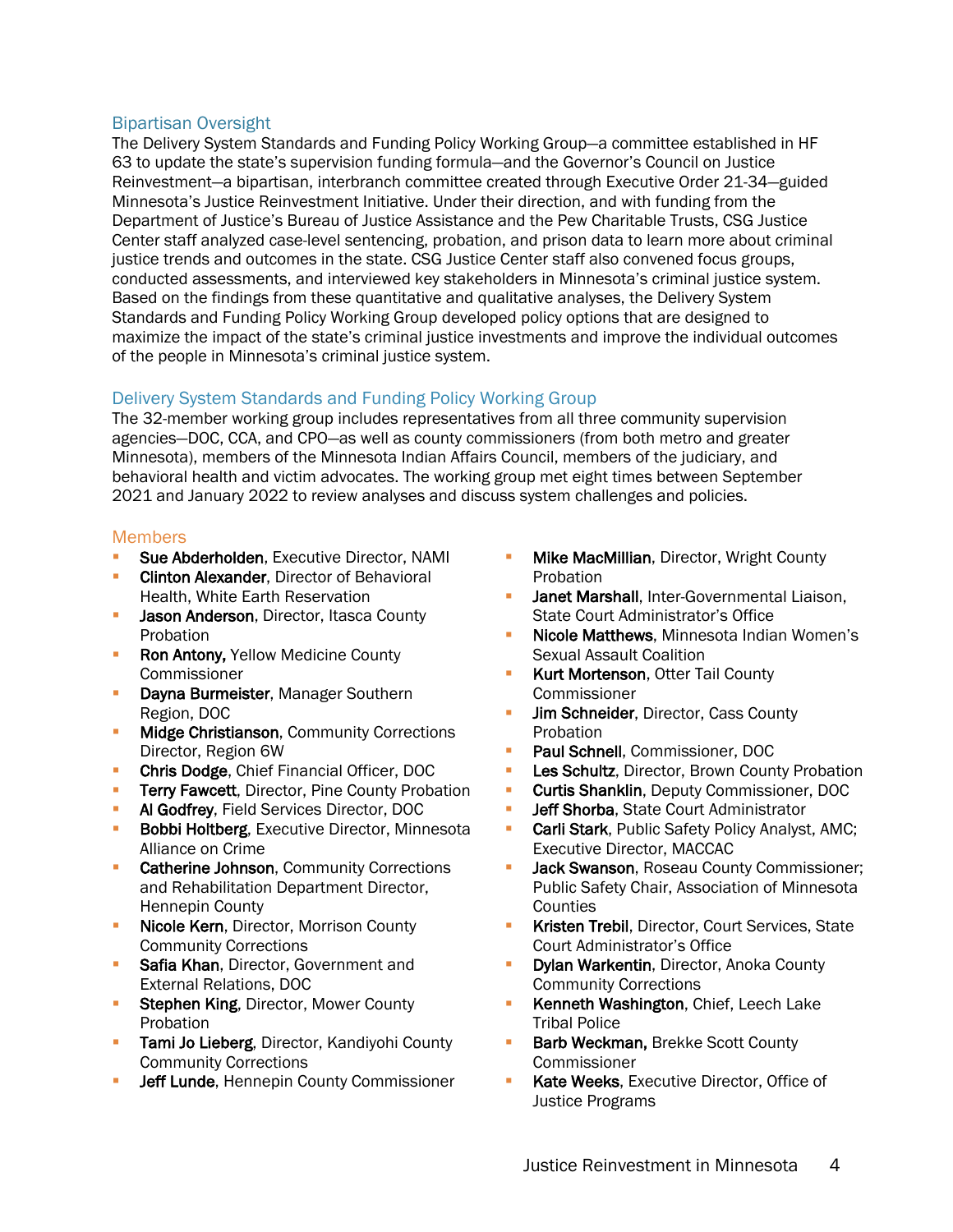#### Governor's Council on Justice Reinvestment

The 15-member council includes state leaders representing all three branches of government as well as criminal justice system stakeholders from local governments, nonprofit organizations, and more. The council met three times in January 2022 to review analyses and discuss system challenges and policies initially developed through the Delivery System Standards and Funding Policy Working Group.

The Governor's Council on Justice Reinvestment will continue to meet through February 2022 to review the policy options developed by the Delivery Systems Standards and Funding Policy Working Group. During this time, the Council will also hear public testimony from community members and people involved in the criminal justice system.

#### Co-Chairs

- Julie Rosen, State Senator; Chair, Senate Finance Committee
- § Kevin Reese, Co-Founder and Co-Executive Director, Until We Are All Free

#### **Members**

- **\* \*Jason Anderson**, Director, Itasca County Probation
- **John Choi, Ramsey County Attorney**
- **Kevin DuPuis, Chairman, Fond du Lac Band** of Lake Superior Chippewa
- **Jennifer Frisch, Judge, Minnesota Court of** Appeals
- **EXECT** \*Catherine Johnson, Director, Community Corrections and Rehabilitation Department, Hennepin County
- **F** Tim Leslie, Dakota County Sheriff
- **John Marty, State Senator**
- **Kelly Lyn Mitchell**, Chair, Minnesota Sentencing Guidelines Commission; Executive Director, Robina Institute of Criminal Law and Criminal Justice
- Rena Moran, State Representative
- Paul Novotny, State Representative
- § \* Paul Schnell, Commissioner, DOC
- **E** \* Jack Swanson, Roseau County Commissioner; Chair, Association of Minnesota Counties Public Safety
- **Yohuru Williams**, Distinguished University Chair, Professor of History, and Founding Director, Racial Justice Initiative at the University of St. Thomas

\*Also a member of the Delivery System Standards and Funding Policy Working Group

#### Data Collection

Case-level data were provided to the CSG Justice Center by the Minnesota DOC and the Minnesota Sentencing Guidelines Commission. CSG Justice Center staff conducted a comprehensive analysis of sentencing, community corrections (probation and supervised release), and incarceration data to examine probation, supervised release, incarceration, and recidivism trends as well as the risk and needs of the supervised and incarcerated population.

Additional context and information were provided through more than 100 virtual meetings and conference calls with local stakeholders, including community supervision leadership and agents; behavioral health leadership and service providers; municipal and county officials; victims and their advocates; people in the criminal justice system and their families and advocates; and others.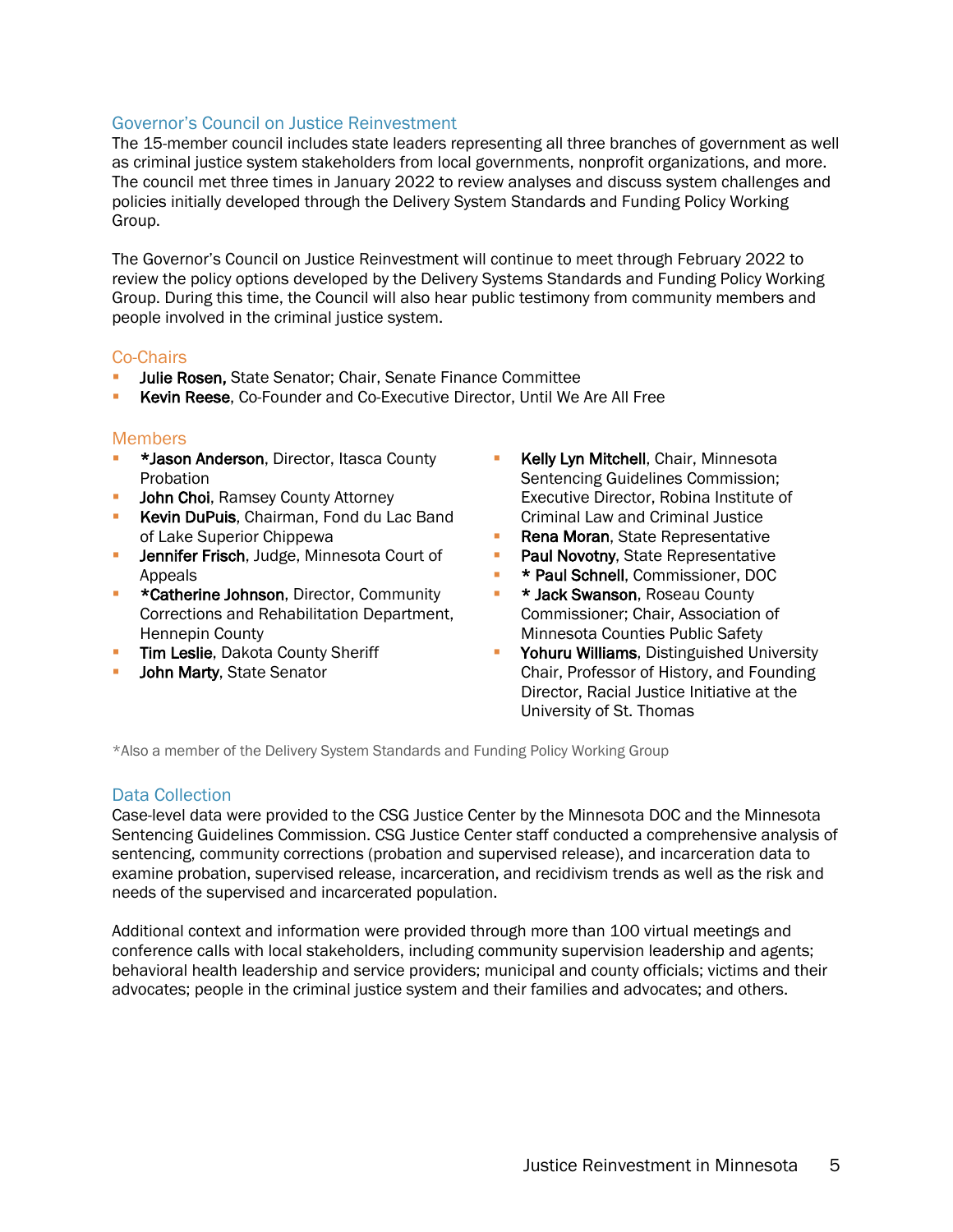Key Challenges<br>Discussions with council and working group members, comprehensive stakeholder engagement, statutory review, and analysis of Minnesota's data identified the following key challenges and findings related to the state's criminal justice system:

- 1. Minnesota relies heavily on community supervision, but there is concern about consistency and effectiveness across supervision systems. Minnesota's rate of people under correctional control is 11th highest among states, driven by its high probation rate.18 In 2019, of the nearly 122,000 people under correctional control in Minnesota, 87 percent were on community supervision.<sup>19</sup> There is wide variation in supervision practices and outcomes by county and agency. Often, people on supervision are navigating multiple systems at once, which not only points to redundancies in the system, but may impact a person's ability to succeed. Effective supervision is hindered by a lack of statewide standards for probation, specialized training and quality assurance, community-based risk-reduction programming, housing, and appropriate behavioral health treatment options.
- 2. Despite the state's heavy reliance on community supervision, Minnesota's level of funding is low, both in comparison to county contributions and as measured against other states, which may limit the consistent implementation of evidence-based supervision. In 2020, Minnesota spent the lowest proportion of state general funds on corrections.20 About 13 percent of the current DOC budget is allocated for subsidies to counties for supervision, and 11 percent is earmarked for supervision services provided by the DOC.<sup>21</sup> Counties contribute significantly to the overall cost of supervision.<sup>22</sup>
- 3. Prison admissions are driven by revocations from supervised release and probation. More than 60 percent of prison admissions are due to supervision failures. Many of these people cycle through prison quickly, meaning that on most days, about 25 percent of the standing population was admitted for a supervision violation,<sup>23</sup> costing the state more than \$77 million annually.<sup>24</sup>
- 4. Black and Native American people are overrepresented in Minnesota's criminal justice system. The rate of Black adults on felony probation in 2019 was nearly five times higher than the rate of White people on felony probation. For Native Americans, this rate was more than nine times higher than for White people.<sup>25</sup> Native Americans in the state have their probation revoked at a higher rate than any other racial or ethnic group.26

#### Summary of Proposed Policy Options

The policy options proposed and listed here are designed to ensure that the Minnesota supervision system is effective, equitable, and adequately resourced.

#### Summary of Policy Options

- 1. Ensure that counties are equitably funded and positioned to comprehensively implement evidence-based supervision.
- 2. Ensure effectiveness and equity across the probation systems.
- 3. Hold people on probation consistently accountable.
- 4. Prioritize quality assurance of supervision practices.
- 5. Reduce racial disparities across the supervision system.
- 6. Improve access to behavioral health care in the community for people under community supervision.
- 7. Ensure that victims of crime are meaningfully engaged in restorative supervision practices.
- 8. Measure outcomes.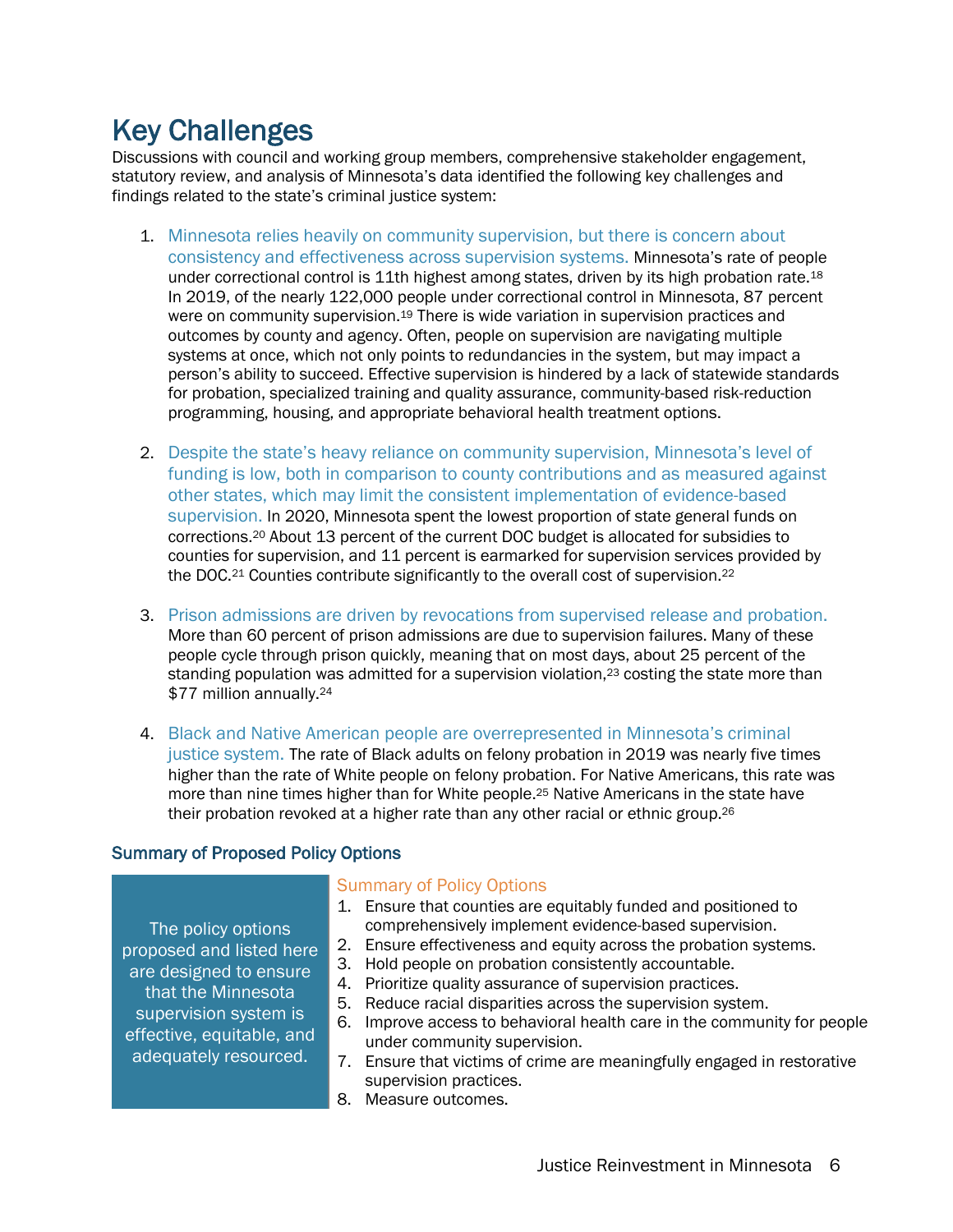### Proposed Policy Option Details

### Policy Option 1 Ensure that counties are equitably funded and positioned to comprehensively implement evidence-based supervision.

#### Findings

- § In 2020, Minnesota spent the lowest proportion of state general funds on corrections: 2.5 percent versus an all-state average of 6.5 percent.27
- § About 13 percent of the current DOC budget is allocated for subsidies to counties for supervision, and less than 11 percent is earmarked for supervision services provided by the DOC.28
- In 2019, state subsidies comprised 20 percent of total (county and state) expenditures for supervision. Minnesota county expenditures for public safety in 2019 were 16.6 percent of all county expenditures.29
- The state grant/subsidy funding mechanisms are different for each system and result in inequitable state investments in effective supervision practices. This also means the state may not be supporting effective services at similar levels across systems.
- Per diem expenditures for CCA agencies range from \$3 to \$13 per person under supervision. Some counties contribute more than 80 percent of their CCA agency's budget, while 3 counties contribute less than half.30
- § States that rely on county-level supervision agencies use different funding approaches to support community corrections.
	- By law, the Oregon Department of Corrections conducts a workload study of cost and time required to provide community corrections. The 2019–2021 capitated ("per diem") rate was \$12.07. Oregon is committed to full state funding for supervision provided locally.<sup>31</sup>
	- Texas provides full state funding with no expectation of county funding for felony supervision. In 2020, the state appropriated \$247.4 million in state aid. Per diem funding for people on felony probation comes to approximately \$4.30.32
	- Kansas provides community corrections funding for people who are identified as medium or high risk and placed on supervision. In 2020, state grants totaled \$16.8 million, which yields approximately \$6.40 per diem.33
	- Pennsylvania is in the process of revising its funding formula based on Justice Reinvestment legislation in 2019. The formula for distributing \$16 million in basic state aid will use two measures of the volume of people under supervision, with each weighted by a measure of the challenges represented by those people: *sentences to probation in the prior year,* with a "sentencing severity index" (using the sentencing grid) as a multiplier, and *reported caseloads*, with a "risk index" multiplier. Additional state funding of \$17 million is known as county intermediate punishment and is targeted to programs that meet the criteria for "restrictive conditions of probation."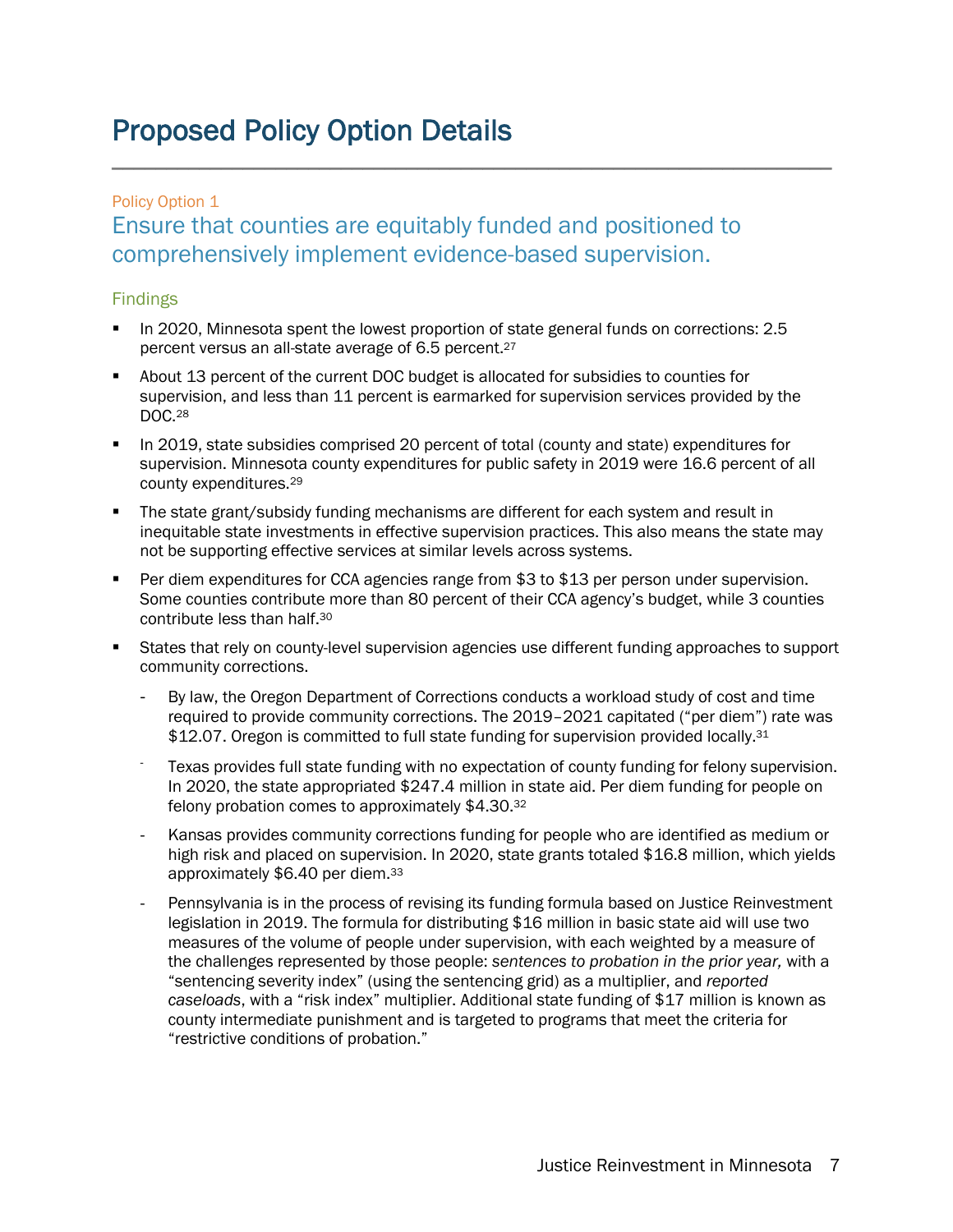#### Policy Option 1 Details

- A. Define a single funding formula in statute with codified review dates that empowers counties to choose their supervision system based on public safety and local needs, not just what they can afford. The funding formula should be based on a foundational investment in supervision services in each county and tribe and a rigorous workload study. The results of this study should be a computation of the daily costs of providing supervision based on the risks, needs, and offense levels of people on supervision in Minnesota. This does not replace the current or future investments in supervision by counties and tribes. As shared public safety partners, each government must continue to invest. County eligibility for this state funding should not be dependent on the population of the county.
- B. Establish a Justice Reinvestment implementation committee. Transition the work of the Delivery System Standards and Funding Policy Working Group to an implementation committee. This committee should begin forming a customized workload study methodology, an approach parallel to Oregon's model (see findings for Policy Option 1). In Minnesota, the methodology should account for people of various risk levels who are juveniles; on diversion status; on probation for a misdemeanor; on probation for a gross misdemeanor; on probation for a felony; on supervised or conditional release; or on intensive supervised release. The results of the workload study should be the basis for community supervision budgeting in the department's biennial budget document. The committee should include representation from local supervision agencies, the Sentencing Guidelines Commission, DOC, Tribal Nations, the Department of Human Services, and county government.
- C. Leverage the FY2022 state investment in community corrections to implement the recommendations in this report. Minnesota has historically underfunded supervision, both through the DOC and through grants and subsidies to counties, despite the state's heavy reliance on supervision. An increase in state support would carry an expectation of measurable improvements in positive outcomes for people on supervision, sustained investment by counties, and implementation of the supervision service standards and definitions, as well as other practices detailed in this report. State funding increases should include human services expenditures (beyond DOC grants for supervision), like housing, employment services, and others.
- D. Create a targeted innovation fund in addition to formula funding. A more flexible "targeted innovation" grant program would reward desirable approaches and outcomes by rewarding not just efficiency, but positive shifts in how community supervision is administered. The state can do more to ensure that averted costs of incarceration can be reallocated to strengthen supervision. Institutionalizing this investment would also encourage testing new approaches to increase the successes of people on supervision. This approach would subsume current one-off grant approaches that only benefit a handful of counties.
- E. Limit state investment in pretrial supervision. Funding for county or local agency approaches to pretrial supervision should either be relegated to purely county investment or developed at the state level if the state imposes instances where pretrial supervision is required.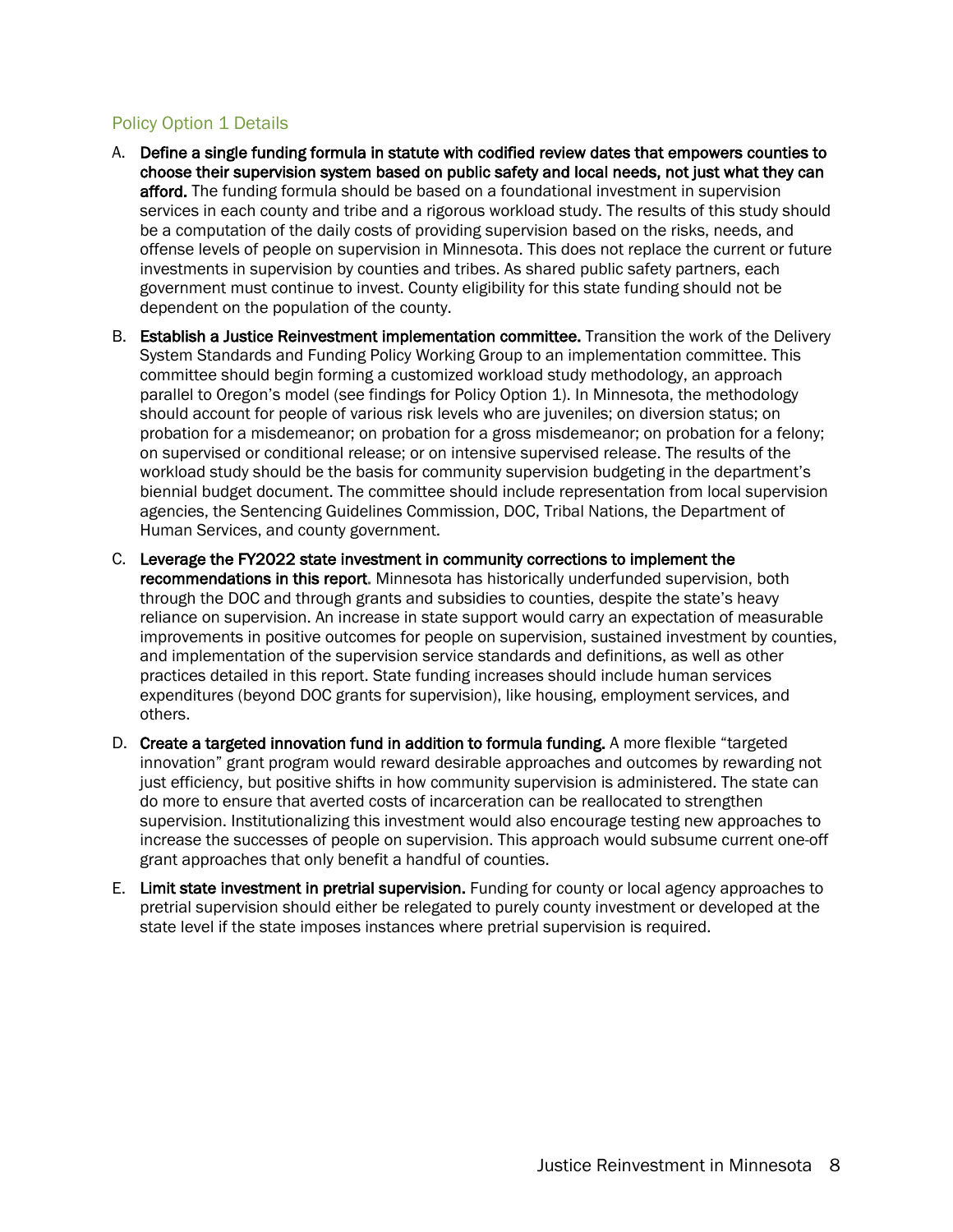## \_\_\_\_\_\_\_\_\_\_\_\_\_\_\_\_\_\_\_\_\_\_\_\_\_\_\_\_\_\_\_\_\_\_\_\_\_\_\_\_\_\_\_\_\_\_\_\_\_\_\_\_\_\_\_\_\_\_\_\_\_\_\_\_\_\_ Policy Option 2 Increase effectiveness and equity across the probation systems.

#### Findings

- There is wide variation in rates of recidivism for people on felony probation by supervision agency.<sup>34</sup> When comparing people who start on felony probation in two systems in Minnesota, in one system people on supervision are 2.5 times more likely to be incarcerated within three years, 1.5 times more likely to be convicted of a felony within three years, and 1.2 times more likely to start a new probation term within three years.35
- § Community supervision agencies operate evidence-based assessment, case planning, case management, and discharge planning practices, but the implementation of these practices is inconsistent across the state. Similarly, there are inconsistent definitions of terms within and across the delivery systems, like what administrative supervision involves.<sup>36</sup>
- § Between 2018 and 2020, Level of Service/Case Management Inventory (LS/CMI) assessments were completed for 70 percent of people on felony probation. For people on gross misdemeanor or misdemeanor, LS/CMI assessments were completed for 32 and 18 percent of the population, respectively.<sup>37</sup> There is no use of formalized case plans that flow from assessment results.<sup>38</sup>
- § People on supervision in multiple systems must overcome additional hurdles to successfully discharge from supervision. Between January 2018 and June 2020, 82,056 people started adult probation. Of that population, 6 percent (or 5,048 people) had more than one supervising agency, and 3 percent (or 2,399 people) had to navigate more than one delivery system.<sup>39</sup>

#### Policy Option 2 Details

- A. Develop statewide service supervision standards and definitions across systems. Set out a framework in statute and task the implementation committee described in Policy Option 1 with drafting greater detail in administrative rules through the DOC to describe supervision practices that are based on the principles of effective intervention.
- B. Require community supervision agencies to use the LS/CMI, or another agreed-upon risk screener and risk and needs assessment tools, as the main supervision assessment methods. If there is a failure to agree on these tools, then, at a minimum, community supervision agencies must map their current assessment tools to a universal five-level matrix allowing for consistent supervision levels. All tools in use should be validated on Minnesota's community supervision population and revalidated every five years. There will always be special-use tools, such as gender-specific, culturally specific, or offense specific assessment tools.
- C. Consistently use assessment-driven, formalized collaborative case planning to focus case planning goals on identified criminogenic and behavioral health need areas for moderate- and high-risk individuals.
- D. Promote existing statewide guidance on limiting standard conditions required for all people on supervision across all supervision systems and judicial districts. Ensure that conditions of supervision are directly related to the offense of the person on supervision. Tailor special conditions to people on supervision identified as high need. Reduce the likelihood of technical violations.
- E. Provide gender-responsive, culturally appropriate services and trauma-informed approaches.
- F. Streamline a statewide process for people on probation to be supervised by no more than one agency, including limiting associated fines and fees.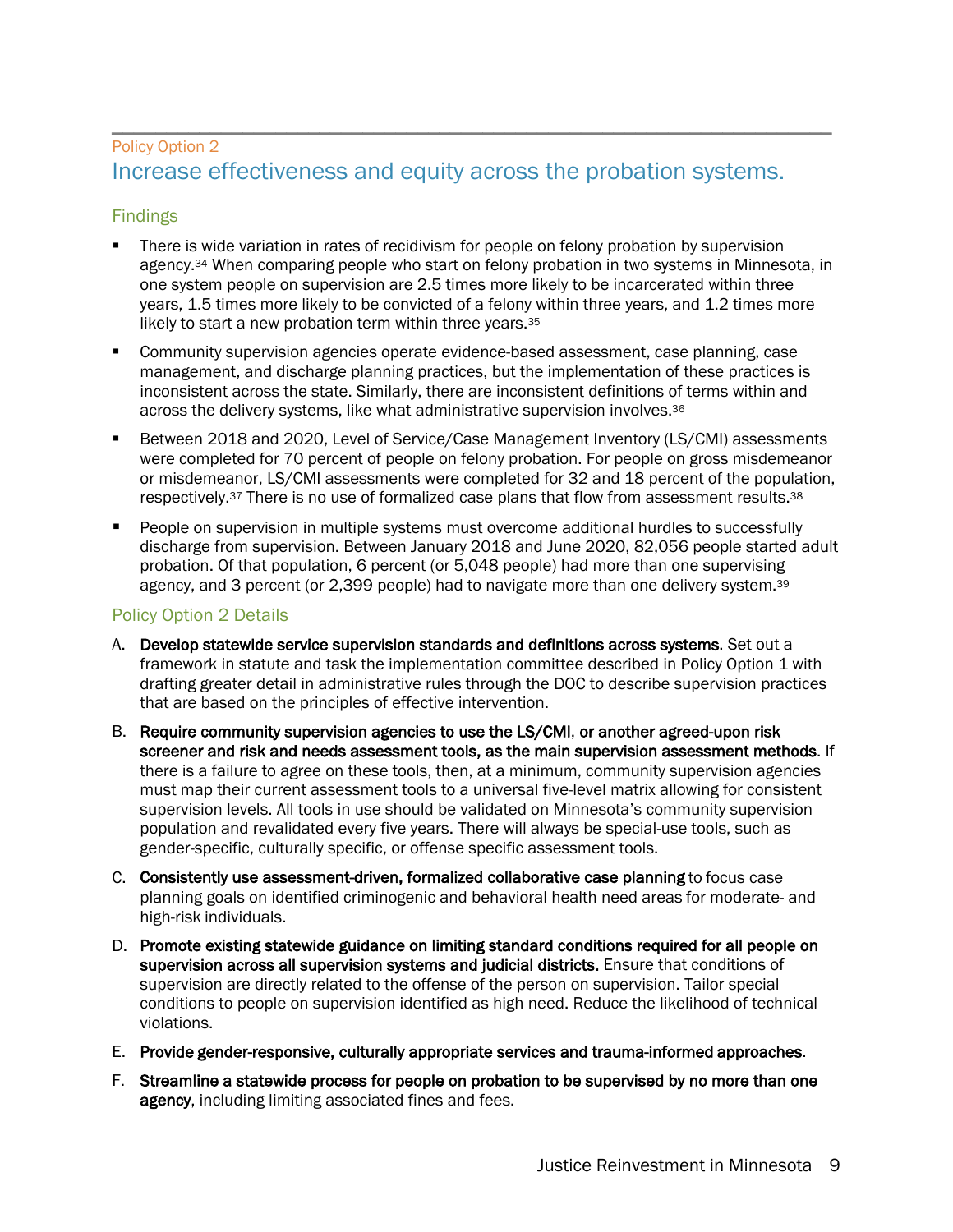## \_\_\_\_\_\_\_\_\_\_\_\_\_\_\_\_\_\_\_\_\_\_\_\_\_\_\_\_\_\_\_\_\_\_\_\_\_\_\_\_\_\_\_\_\_\_\_\_\_\_\_\_\_\_\_\_\_\_\_\_\_\_\_\_\_\_ Policy Option 3 Hold people on probation consistently accountable.

#### Findings

- § Supervised release failures most commonly occur in the first six months of supervision, underscoring the importance of frontloading supervision and interventions.40
- People on felony probation fail at higher rates than those on probation for gross misdemeanor and misdemeanor offenses.41
- § More than 60 percent of prison admissions are due to supervision failures. Many of these people cycle through prison quickly, meaning that on most days, about 25 percent of the standing population was admitted for a supervision violation,<sup>42</sup> costing the state more than \$77 million annually.43 Minnesota needs effective statewide strategies to reduce technical violations and other supervision failures in order to increase supervision successes.

#### Policy Option 3 Details

- A. Require community supervision agencies to adopt a statewide incentives and sanctions grid. The grid would be developed by the implementation committee described in Policy Option 1. After being created, the core standards and incentives and sanctions grid should be reviewed and updated every five years to maintain alignment with national best practices. A non-incarceration sanction might include issuing a warning ticket, increasing urine testing, increasing contacts, or imposing a curfew. Incentives might include verbal praise, issuing certificates of completion, reducing contacts, or transferring to a lower level of supervision or inactive supervision.
- B. Prioritize resources according to risk and need so that people with greater potential for supervision failure or future criminal behavior receive higher-intensity interventions. Develop appropriate levels of supervision for people who are at a higher risk of recidivating and have greater needs while maintaining public safety.
- C. Reduce the number of people on active supervision so that resources can be focused on people at the beginning of their supervision terms to reduce recidivism. Require supervising agencies to presumptively move a person on probation to unsupervised status after two years of compliance on felony probation and one year of compliance on gross misdemeanor probation, provided that restitution44 payments are consistently paid, or paid in full, and regardless of whether other fines or fees are outstanding. Apply this rule to people who are on supervision when the policy change is enacted.
- D. Develop revocation or "halfway back" caseloads across the state. Develop specialized caseloads composed of individuals who are having difficulty meeting supervision requirements. Provide more intensive, supportive intervention for up to 90 days to stabilize individuals on community supervision rather than remanding them to jail or prison, while maintaining public safety*.*
- E. Limit the supervision of misdemeanor offenses that are not domestic violence, driving while intoxicated (DWI), sex crimes, stalking, and other crimes against a person to no more than one supervision contact a month. People on supervision for misdemeanor crimes against a person, as listed above, or gross misdemeanors should be supervised based on risk and needs assessment.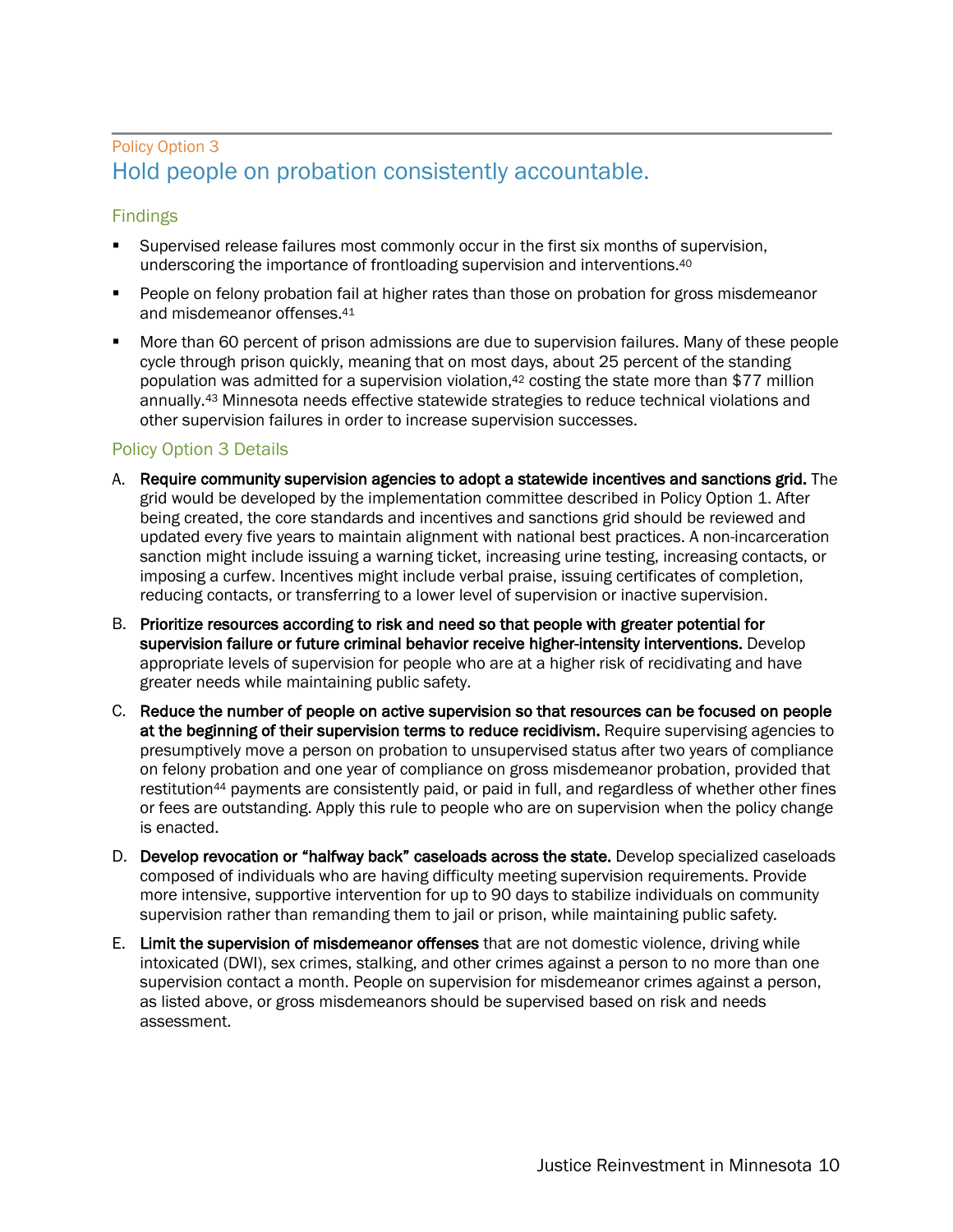### \_\_\_\_\_\_\_\_\_\_\_\_\_\_\_\_\_\_\_\_\_\_\_\_\_\_\_\_\_\_\_\_\_\_\_\_\_\_\_\_\_\_\_\_\_\_\_\_\_\_\_\_\_\_\_\_\_\_\_\_\_\_\_\_\_\_ Policy Option 4 Prioritize quality assurance of supervision practices.

#### Findings

- § Minnesota's correctional populations are concentrated in the community, not in prison or jail. Minnesota's probation rate is the fifth highest in the United States, while its prison rate is among the lowest in the nation.45
- § Between 2015 and 2019, more than 75 percent of people convicted of felony offenses were sentenced to probation.<sup>46</sup>
- All three delivery systems have agents who are trained in motivational interviewing and cognitive programming, including the Carey Guides, Decision Points, and others.47
- **•** There is very limited ongoing coaching or quality control in any of the systems.<sup>48</sup>

#### Policy Option 4 Details

- A. Create a statewide evidence-based practices unit. This unit would be responsible for evaluating, recommending, and deploying selected evidence-based practices and programs across supervision agencies to ensure they are available to all people on supervision in Minnesota. This unit could also examine programming and evidence-based practices within correctional facilities to ensure successful reentry for people transitioning from prisons to community corrections.
- B. Develop a statewide training, coaching, and quality assurance system for all supervising agencies, adding culturally specific and gender-responsive training components as well as training on the impact of behavioral health and trauma issues on individuals in the criminal justice system. Quality assurance staff should sit in each of the delivery systems. For agencies that already have strong training and quality assurance functions, the new statewide systems should supplement what is already available.
- C. Use cognitive behavioral approaches and structured skills practice when meeting with people under supervision.
- D. Ensure that programming is proven effective at addressing criminogenic and behavioral health needs. Update treatment standards for the provision of mental health, substance use, sex offense, and domestic violence treatment to criminal justice clients. The evidence-based practices unit should collaborate with the implementation committee described in Policy Option 1 to ensure the programming guidance remains current and matches national best practices in this area.

## \_\_\_\_\_\_\_\_\_\_\_\_\_\_\_\_\_\_\_\_\_\_\_\_\_\_\_\_\_\_\_\_\_\_\_\_\_\_\_\_\_\_\_\_\_\_\_\_\_\_\_\_\_\_\_\_\_\_\_\_\_\_\_\_\_\_ Policy Option 5 Reduce racial disparities across the supervision system.

#### Findings

§ Black and Native American people are overrepresented in Minnesota's criminal justice system. While Black people made up only 6 percent of Minnesota's total adult population in 2019, they accounted for 18 percent of the probation population, 27 percent of the supervised release population, and 38 percent of the prison population. Similarly, Native American people made up 1 percent of the total adult population but 6 percent of the probation population, 8 percent of the supervised release population, and 8 percent of the prison population.<sup>49</sup>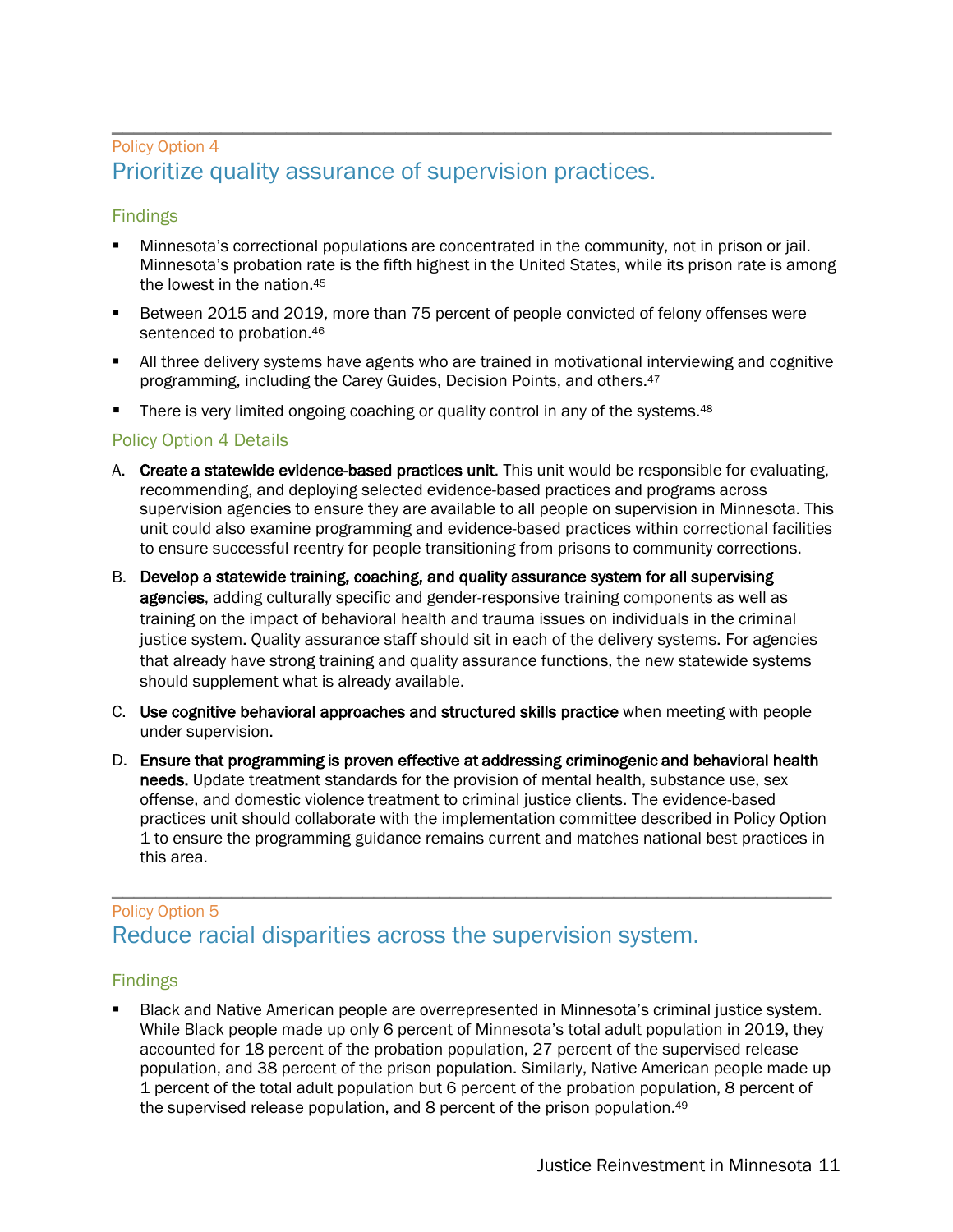- The rate of Black adults on felony probation in 2019 was nearly five times higher than the rate of White adults on felony probation. For Native Americans, this rate was more than nine times higher than for White people.50
- Native Americans in the state have their probation revoked at a higher rate than any other racial or ethnic group.51 Native American people on felony probation were 1.4 times more likely to be reconvicted of a felony within 3 years. Native American people on misdemeanor probation were 1.5 times more likely to have a new probation term within 3 years.52
- Native American and Black people on supervised release (SR) are reincarcerated more often than people of other races. Compared to White people, Native American people on standard SR were 1.5 times more likely to be incarcerated within one year and when on intensive SR, were 1.3 times more likely to be incarcerated within one year. Black people on standard SR were 1.2 times more likely than White people to be incarcerated within one year and when on intensive SR, were 1.1 times more likely to be incarcerated within one year.<sup>53</sup>
- The racial makeup of the delivery systems differs, and supervision officers may need different cultural competencies to deliver appropriate services. Black people make up 21 percent of the CCA population and 5 percent of both the DOC and CPO populations. Native American people make up 4 percent of the CCA population and 9 percent of the DOC population and 5 percent of the CPO population.54
- § As outlined in HF 63, a plan must be in place affording tribal governments the ability to determine which supervision system works best to supervise people on probation or post release, just like counties.55
- **•** Despite best efforts, CCA, CPO, and DOC agencies have struggled to hire and retain a workforce that reflects the diversity of the people on probation.56
- Structure that improves consistency in decision-making and policy implementation by supporting the use of discretion can help decrease racial disparities at key points in the justice system, including probation.57

#### Policy Option 5 Details

- A. Tribes should have the same supervision system options available as other governments in Minnesota.
	- Identify tribal jurisdiction parameters, such as tribal lands, tribal enrollment, and recognized tribal affiliation.
	- Include tribes in the state supervision formula and use a formula that works for tribal inclusion.
- B. Promote diverse corrections and treatment workforces that mirror the population of individuals served.
- C. Comprehensively implement components of Policy Options 2 and 3 that support more equitable supervision practices. Couple this with the regular review of race and ethnicity data to understand how implementation impacts racial disparities. Components include the following:
	- Developing statewide service supervision standards and definitions across systems
	- Providing gender-responsive, culturally appropriate services and traumainformed approaches
	- Requiring community supervision agencies to adopt a statewide incentives and sanctions grid
	- Developing revocation or "halfway back" caseloads across the state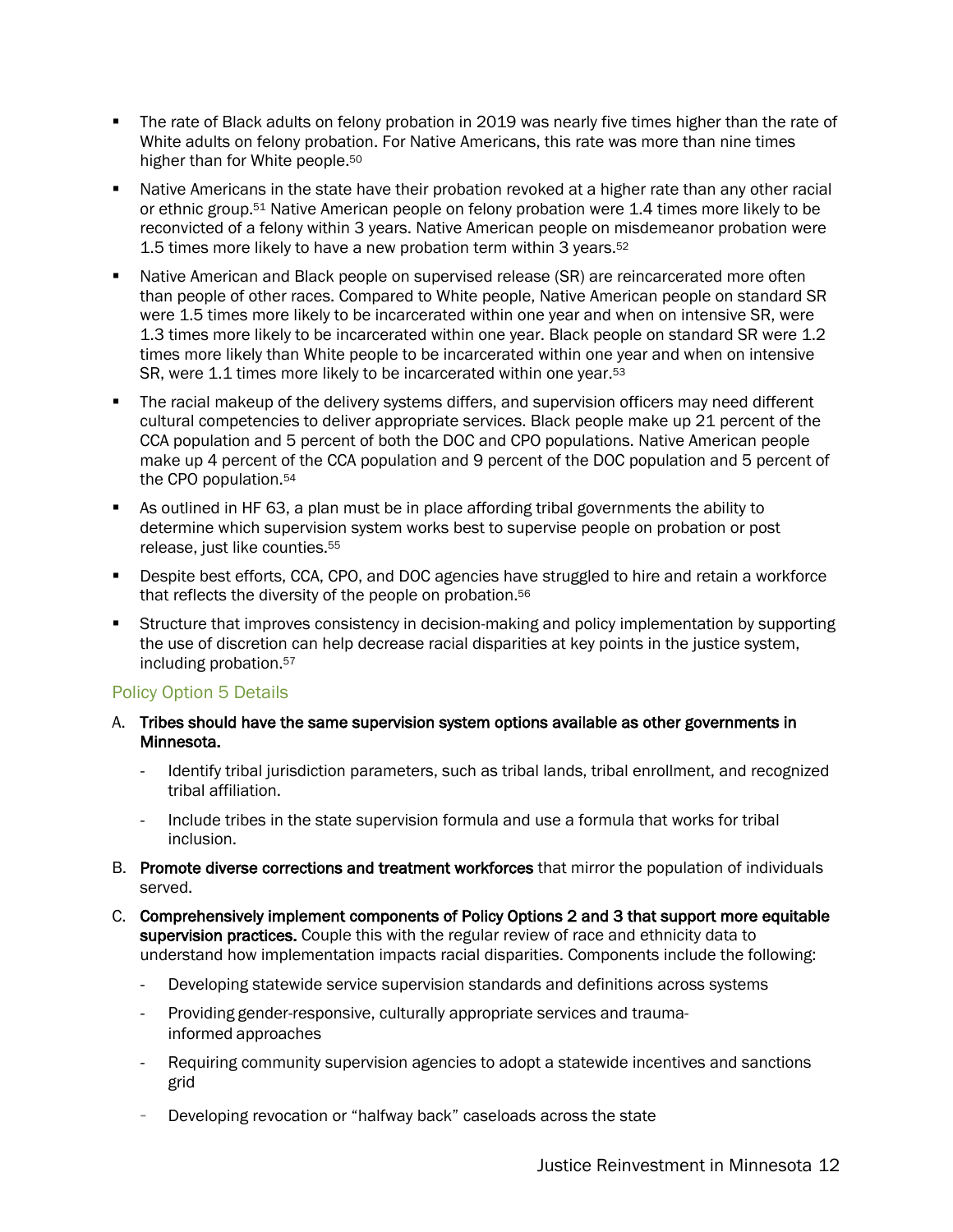### \_\_\_\_\_\_\_\_\_\_\_\_\_\_\_\_\_\_\_\_\_\_\_\_\_\_\_\_\_\_\_\_\_\_\_\_\_\_\_\_\_\_\_\_\_\_\_\_\_\_\_\_\_\_\_\_\_\_\_\_\_\_\_\_\_\_ Policy Option 6 Improve access to behavioral health care in the community for people under community supervision.

#### Findings

- The large number of people on probation for offenses related to drugs and DWI or driving under the influence (DUI) speaks to the need for chemical dependency treatment for people on supervision. Between 2018 and 2020, the most common offense category for people on felony probation was drug offenses. For people on gross misdemeanor or misdemeanor probation, the most common offense category was DWI.58
- LS/CMI assessments in Minnesota indicate that nearly half of people assessed have high or very high substance use disorder needs.<sup>59</sup> Financial problems, family violence, homelessness, and mental illness are other common issues identified by LS/CMI assessments for people on probation in Minnesota.60
- There is no requirement for gender-specific or culturally specific training or program provision. Many community providers do not offer culturally informed, trauma-informed or gender-informed programming.61
- Minnesota continues to struggle with a behavioral health workforce shortage, and access to mental health and chemical dependency treatment services varies across the state.62
- § Minnesota is currently engaged in a number of statewide initiatives to address community resource issues, including provider shortages, workforce diversity, and affordable housing. However, these initiatives do not always include collaboration with the appropriate criminal justice system partners to support the intentional integration of the justice-involved population.

#### Policy Option 6 Details

- A. Reduce barriers to obtaining professional licenses. This includes exploring ways to offset the costs of clinical supervision and expanding access to loan forgiveness programs to increase opportunities for people who may currently be excluded from the system.
- B. Expand the use of regional Certified Community Behavioral Health Clinics (CCBHCs) across the state to improve behavioral health service availability and integration of mental health, substance use, and co-occurring mental health and substance use disorder services with physical health care, as well as increase the potential for co-located services.
- C. Determine whether there have been unintended consequences of the Direct Access model that inadvertently decrease the success rate of individuals under criminal justice supervision and modify as appropriate.<sup>63</sup>
- D. Increase the availability of telehealth treatment for people on supervision and extend Medicaid coverage for services provided by phone to ensure continued access for people without consistent broadband coverage.
- E. Suspend rather than terminate Medicaid coverage for people who are incarcerated for longer than a year and simplify the process for reinstating the suspended Medicaid coverage postincarceration to ensure that people can promptly receive needed services upon release.
- F. Ensure that statewide initiatives focused on the coordinated improvement of behavioral health services and other community supports include representation from all three delivery systems to better integrate the needs of the justice-involved populations into existing state-level initiatives.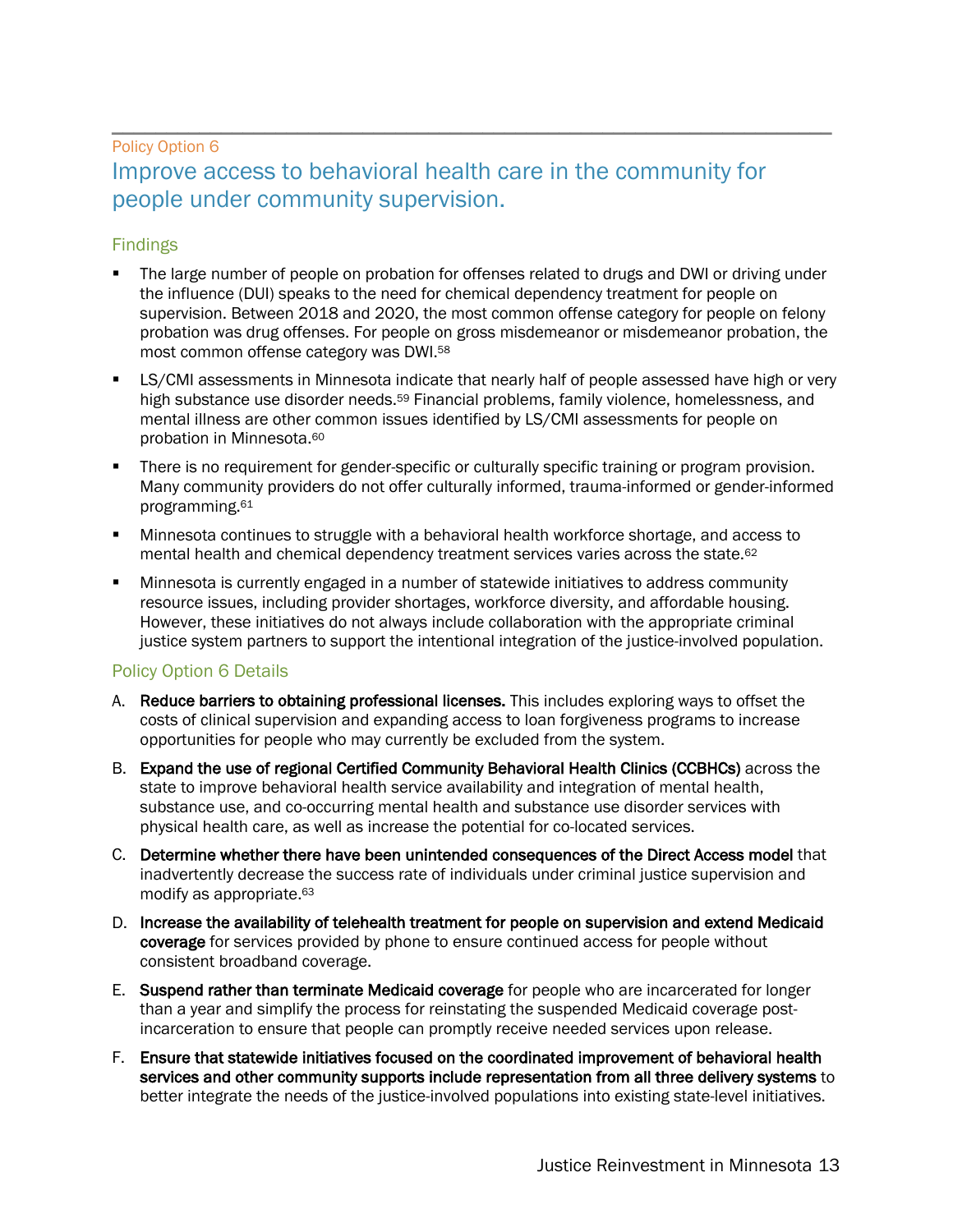### \_\_\_\_\_\_\_\_\_\_\_\_\_\_\_\_\_\_\_\_\_\_\_\_\_\_\_\_\_\_\_\_\_\_\_\_\_\_\_\_\_\_\_\_\_\_\_\_\_\_\_\_\_\_\_\_\_\_\_\_\_\_\_\_\_\_ Policy Option 7 Engage victims of crime in meaningful, restorative supervision practices.

#### Findings

- § Victims and other interested parties can sign up for notification of a person's pretrial release by enrolling in the VINE notification process. After a person is convicted, victims must ask to receive notification regarding the person's release from jails or DOC. Little information is available regarding movement while people are on or have transferred off supervision.64
- Only 7 percent of cases in Minnesota include a restitution order for pecuniary damages to a victim, and the average amount of restitution owed across all cases is \$2,098.65
- After 3 years, 67 percent of restitution owed is paid and satisfied.<sup>66</sup>

#### Policy Option 7 Details

- A. Automatically enroll victims who report crimes in the notification system. Give all victims a chance to opt out of these updates to case-related proceedings. Reduce the communication barriers to victims who participate in the criminal justice system. Include notification in any technology improvements to community corrections.
- B. Ensure that statewide technology investments connect disjointed notifications systems.<sup>67</sup> As supervision authority can more consistently be transferred to one supervision agency, and as people on supervision are able to move to administrative supervision, victims should be given automatic notification about these transfers and changes in status.
- C. Increase the number of restitution collections and payments made directly to victims of crime. Because satisfying restitution payments is a potential successful outcome of supervision, strengthening restitution isnecessary in order to help people satisfy restitution orders. Integrate restitution practices into the supervision standards and definitions document (e.g., information on financial counseling, Pre-Sentence Investigation (PSI) restitution practices, and ability to pay worksheets).

### \_\_\_\_\_\_\_\_\_\_\_\_\_\_\_\_\_\_\_\_\_\_\_\_\_\_\_\_\_\_\_\_\_\_\_\_\_\_\_\_\_\_\_\_\_\_\_\_\_\_\_\_\_\_\_\_\_\_\_\_\_\_\_\_\_\_ Policy Option 8 Measure outcomes.

#### Findings

- Each supervising agency or county uses their own version of the Court Services Tracking System (CSTS) to document and monitor data for people they supervise. Because each county manages their own data system, the definitions used and the specific data collected vary widely by agency.68
- § Some, but not all, of the data collected in local CSTS systems are uploaded to the Statewide Supervision System (S<sup>3</sup>). Even though these data are aggregated in a statewide system, the differences in data collection and definitions limit the ability to deliver consistent and accurate measurements and comparisons of agencies and delivery systems.69
- There are limited feedback loops to help agents and supervisors improve their day-to-day work. Additionally, data related to recidivism and other outcomes are not consistently available to agency leadership.70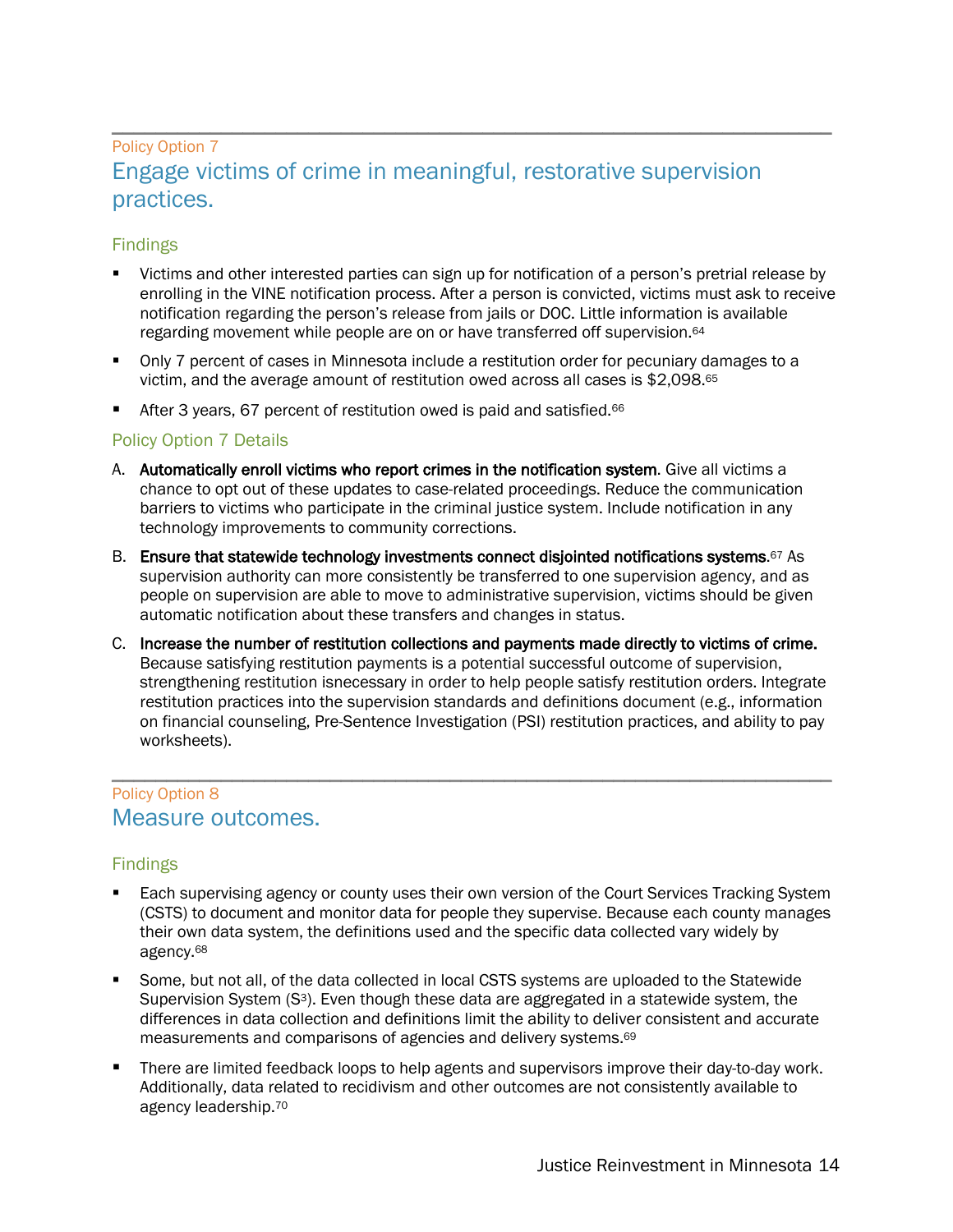#### Policy Option 8 Details

- A. Delivery systems should develop a shared definition of what matters in program provision, supervision stipulations, and supervision processes. These measures should be tracked in all local instances of CSTS and uploaded to  $S<sup>3</sup>$  to allow for statewide quality assurance processes and reporting. These definitions could be developed by the implementation committee (Policy Option 1) and the evidence-based practices unit (Policy Option 4).
- B. Delivery systems should be assessed to determine what their current capacity for data collection is, how they currently ensure that data are collected, and what supports they may need to meet a statewide standard of data collection.
- C. Report relevant metrics at the agency level including a consistent, statewide method of assessing risk and needs or a requirement that the various tools used result in a consistent risk level for the same person across counties and systems. These reports should be produced regularly by the DOC and generated using data uploaded from CSTS to S3 and matched with additional data sources when relevant (e.g., arrests, convictions).
- D. Measure and report supervision outcomes by race and ethnicity, including recidivism and revocations. Use findings to inform technical assistance and quality assurance.
- E. Expand the measures of success beyond recidivism reduction. Those measures may include increased client program completion, increased time between substance use events for people with a substance use disorder, increased number of clients gaining employment, percentage of clients discharged early from probation, or percentage of restitution collected. Measure and report these alternative measures of success by race and ethnicity to ensure equitable access to programs, early discharge, and other features of the supervision system.
- F. Implement the Lantern approach to improve date-driven decision-making. Lantern is a partnership program between the CSG Justice Center and technology partner Recidiviz that provides actionable information about the drivers of recidivism and pinpoints the specific steps that staff can take to directly change supervision trends. Together, this real-time data and technical assistance helps agencies improve supervision success and reduce recidivism and maintain positive supervision trends over the long-term.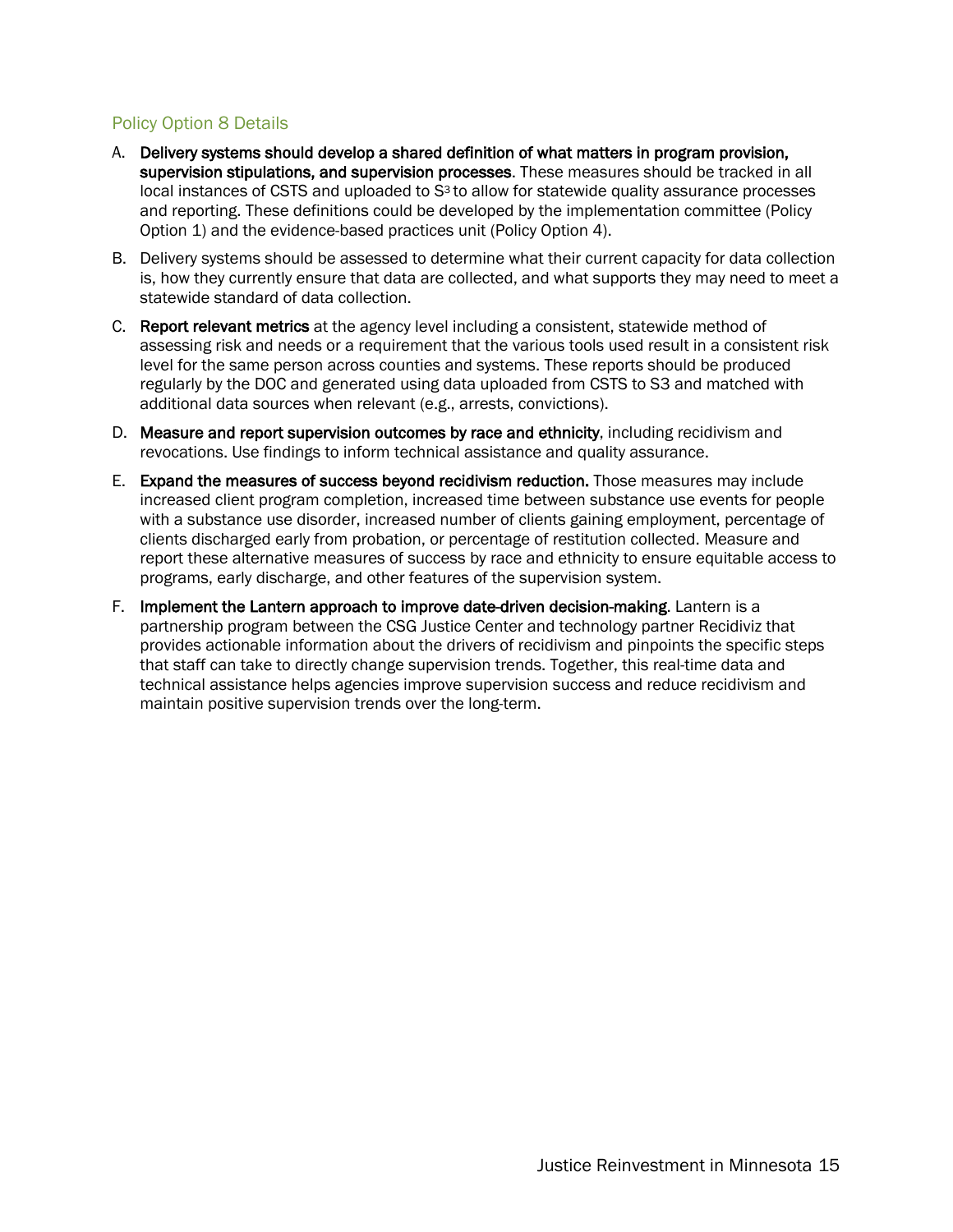### State Investment

The proposed policy options require an investment for Minnesota to reach its goals: an increased base level of investment in each county and tribe of approximately \$21.3 million for the supplemental FY2022–FY2023 budget. An additional \$2.0 million would build out a statewide quality assurance, training, and coaching team. There should also be an investment to develop the regional revocation caseloads to effectively reduce technical violations to prison while protecting Minnesota's public safety (see Figure 1).

#### Figure 1. Potential Annual Investment for Justice Reinvestment Policy Recommendations, Supplemental Budget FY2022–FY2023

|                  | Justice Reinvestment Policy Recommendations Requiring an Up-front<br>Investment | Investment for<br>FY2022-FY2023 |
|------------------|---------------------------------------------------------------------------------|---------------------------------|
| $\mathbf{1}$ .   | Base level of investment in each county and tribe                               | \$21.3M                         |
| $\overline{2}$ . | Statewide quality assurance, training, and coaching team                        | \$2.0M                          |
| $\mathcal{S}$ .  | Regional revocation caseloads and an innovation grant program                   | \$2.0M                          |
|                  | <b>Total Up-front Investment</b>                                                | \$25.3M                         |

#### Supplemental Budget FY2022–FY2023 Formula Principles

The FY2022–FY2023 formula is built on three principles:

- 1. Regardless of supervision system, the Department of Corrections, counties, and tribes need increased capacity to implement effective community supervision.
- 2. Additional workforce is needed to supervise the felony, supervised release, and intensive supervised release populations, based on risks and needs. This provides immediate relief to public safety concerns in Minnesota.
- 3. There is an ongoing, shared responsibility for the state, counties, and tribes to invest in community corrections.

#### Supplemental Budget FY2022–FY2023 Formula

\$250,000 + [state population that lives in the county or tribe as a percentage of total state population] + [county area as a percentage of total state area] + [investment in felony supervision FTE\*]

*\*To determine the felony supervision estimate, data from the 2019 probation population survey was used.71 The estimated risks and needs levels of this population were calculated based on the statewide average LS/CMI risk score reviewed by the CSG Justice Center. Using a weighted caseload estimate developed by the American Probation & Parole Association, the number of FTEs needed to effectively manage the felony caseload was determined. The CSG Justice Center conducted a quick poll of current FTE levels across DOC Field Services, CCA, and CPO counties to use in this formula. A loaded salary of \$100,000/year was used in the final computation after consulting with directors in all supervision systems. This loaded salary estimate is for a supervision officer salary, plus benefits and equipment.*

The formula above should be used to calculate the funding allotted to CCA and CPO agencies and DOC field services. This is a shift from current practice, which involves using multiple formulas to determine community supervision funding. The proposed foundational allocation would cover 50 percent of the cost of providing supervision in CPO counties (as promised in statute) in FY2022 while also increasing funds to CCA agencies and DOC Field Services to improve the effectiveness of felony supervision across the state.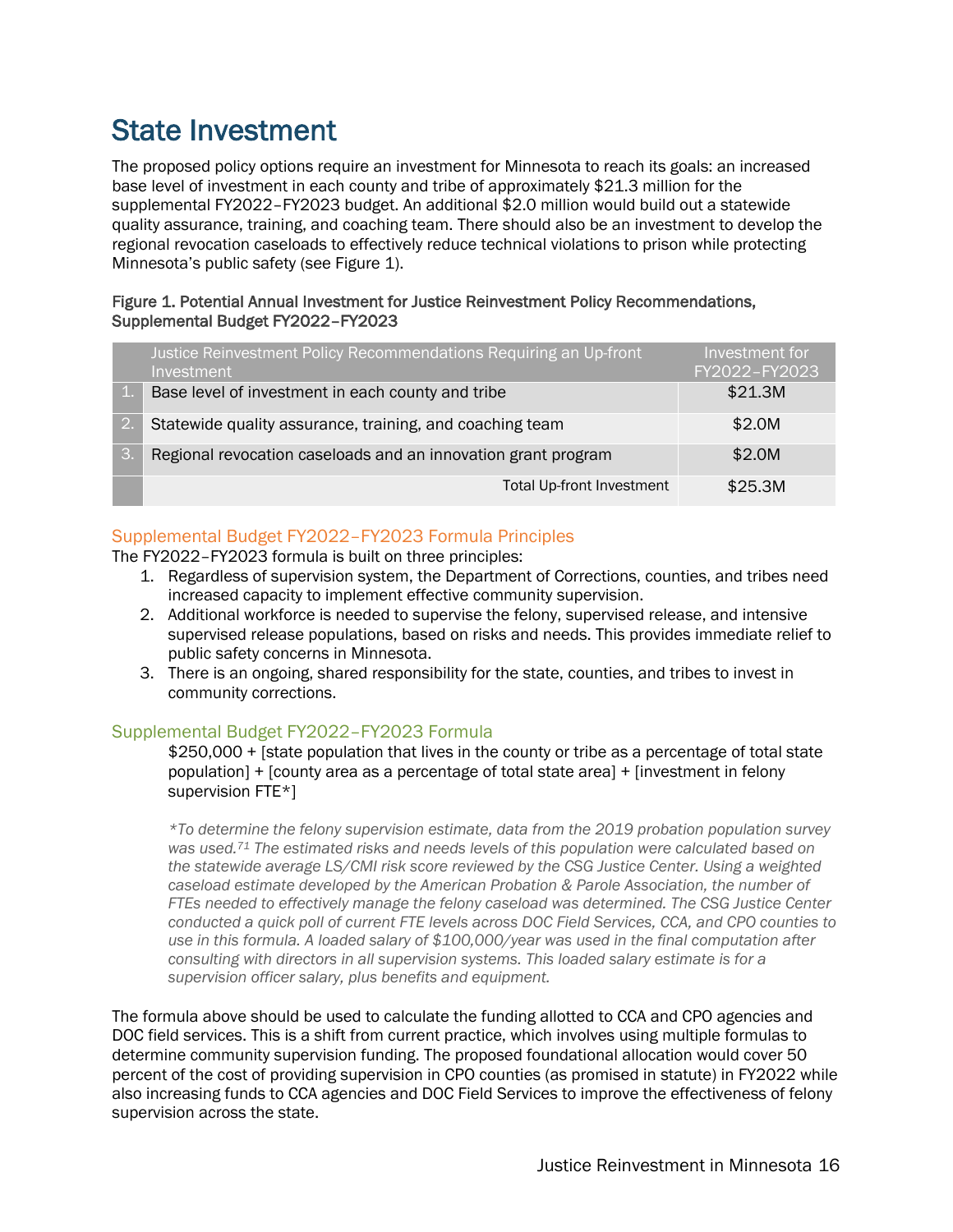#### Figure 2. Potential Annual Investment for Justice Reinvestment Policy Recommendations, Supplemental Budget FY2024–FY2025

|                  | Justice Reinvestment Policy Recommendations Requiring an Up-front<br><b>Investment</b> | Investment for<br>FY2024-FY2025 |
|------------------|----------------------------------------------------------------------------------------|---------------------------------|
|                  | Base level of investment in each county and tribe                                      | \$21.3M                         |
| $\overline{2}$ . | Statewide quality assurance, training, and coaching team                               | \$2.0M                          |
| $\mathcal{S}$ .  | Regional revocation caseloads and an innovation grant program                          | \$15.0M                         |
|                  | <b>Total Up-front Investment</b>                                                       | \$38.3M                         |

#### Single Funding Formula Principles

The single funding formula for supervision in Minnesota is built on three principles:

- 1. Regardless of supervision system, the Department of Corrections, counties, and tribe should have capacity to provide effective community supervision.
- 2. The level of state investment per person should be consistent with the risks and needs of the supervision population.
- 3. There is an ongoing, shared responsibility for the state, counties, and tribes to invest in community corrections.

#### FY2024 and FY2025 Estimates of the Single Funding Formula

\$250,000 + [state population that lives in the county or tribe as a percentage of total state population] + [county or tribal area as a percentage of total state area] + [% of capitated rate for each person on supervision].\*\*

*\*\*The Minnesota capitated rate for juveniles and adults on supervision for misdemeanors, gross misdemeanors, and felonies, or on supervised release or intensive supervised release, will be*  determined through a weighted caseload study conducted July 1-December 31, 2022. This study will *examine the population and produce a daily rate for people on supervision by offense level and risk and needs assessment results.*

In FY2024 and FY2025, the base level of investment (\$250,000) in each county and tribe would be consistent with Supplemental Budget FY2022–FY2023. However, the total would be determined by the results of the weighted caseload study, rather than the one-time investment as proposed in the FY2022–FY2023 formula. Once the caseload study is conducted and an appropriate rate for each population (misdemeanor, felony, etc.) is determined, the state can use the most recent probation survey (which identifies each county's supervision population) to determine the proportion of state funding for supervision that is allocated to each agency.

#### Additional Investments

The proposed policy options also require an investment in supportive services in the community for victims and people on supervision for Minnesota to reach its goals. The state should invest an additional \$10m in grants for treatment, programming, and community supports. Model programs exist across the state and could be regionalized to make sure people with substance use disorders, mental health challenges, and co-occurring mental health and substance use disorders have access to the treatment and programming they need.

On January 26, 2022, Governor Walz released his FY2022–FY2023 budget recommendations. Included in that budget are investments in the DOC for statewide public safety data infrastructure, community-based rehab services, revocation centers, and innovation in corrections grants. The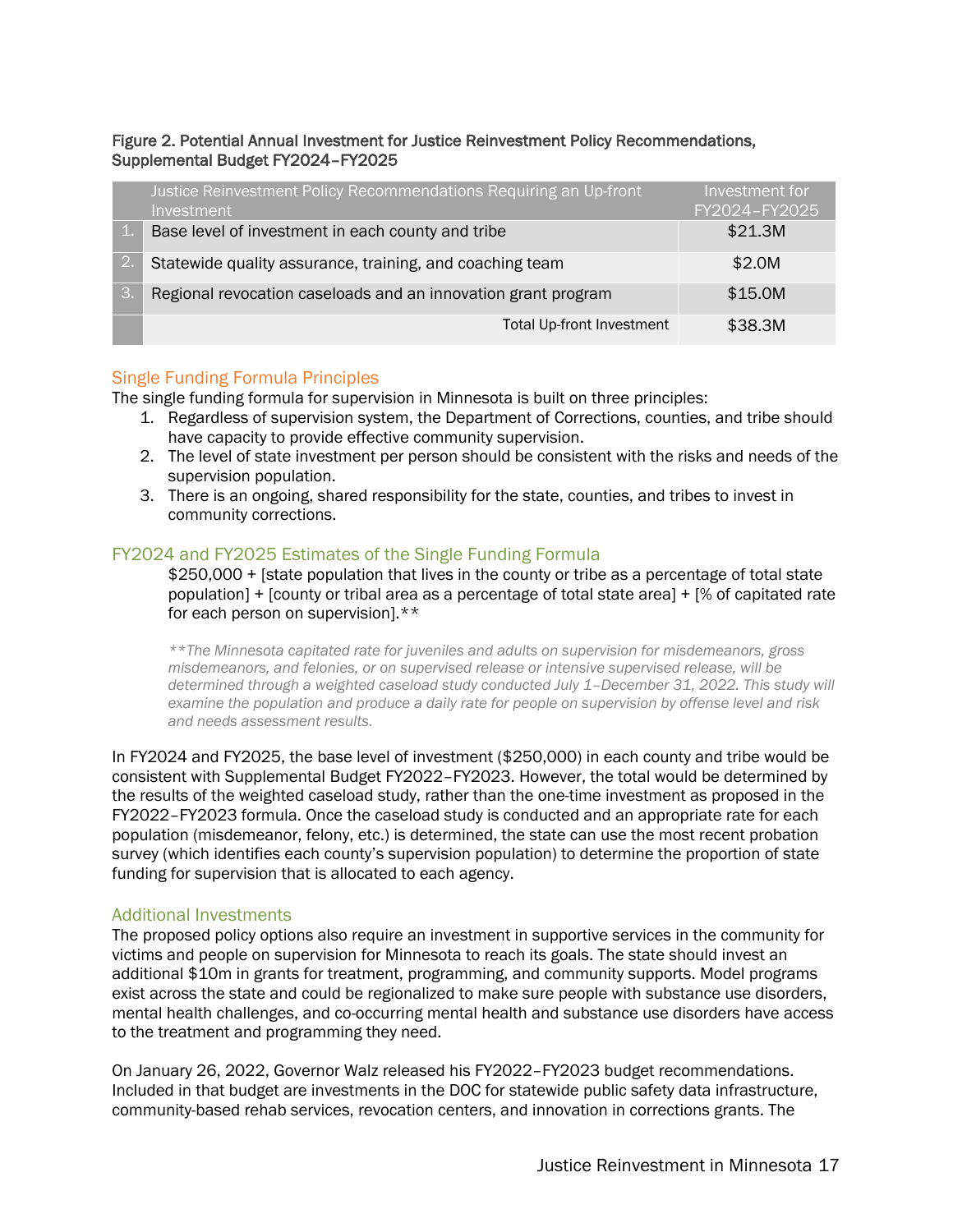Department of Public Safety included a request for domestic violence and sexual assault intervention and prevention, and the Department of Human Services included a request for substance use disorder direct access implementation and 1115 compliance. These efforts support the policy options in this document.<sup>72</sup>

### Looking Ahead

### Framework for Enactment and Implementation

#### Phase 1: Adopt and Enact

- A. During the 2022 legislative session, adopt and enact the policies in this document.
- B. Recognizing Minnesota's government-to-government relationship with Tribal Nations, engage in the tribal consultation process with DOC and community corrections partners ahead of the 2023 legislative session to identify ways that tribes can access the same supervision system options available to other governments in Minnesota.

#### Phase 2: Define Minnesota's Supervision Standards

C. Establish statewide practices, definitions, and training requirements through the Justice Reinvestment implementation committee.

#### Phase 3: Prepare to Measure Success

D. Leverage the federally funded Minnesota Lantern project to build common measures and dashboards to share progress on supervision outcomes.

#### Phase 4: Implement Changes Efficiently

- E. Under the direction of the Justice Reinvestment implementation committee, conduct the workload and caseload analysis via a third party procured through the state procurement process. Estimate county community supervision funding levels using the determined per diem costs and workload analysis results, as well as additional formula components determined by statute.
- F. Develop adjustments to the statutorily proposed formula framework as needed to ensure sufficient and equitable funding for community supervision agencies across the state.
- G. Submit a formal, biennial budget request based on the supervision funding formula to the legislature for adoption during the 2023 budget session.
- H. Propose recommendations for ensuring that tribes have access to the same supervision options as other governments, including representation in the supervision funding formula, for consideration during the 2023 legislative session.

#### Phase 5: Leverage Additional Federal Justice Reinvestment Support

- I. Minnesota will have the opportunity to apply to the Bureau of Justice Assistance (BJA) for additional technical assistance from the CSG Justice Center to assist with the implementation of the state's Justice Reinvestment Initiative legislation.
- J. Apply for the \$500,000 federal Justice Reinvestment Initiative subaward for local implementation costs.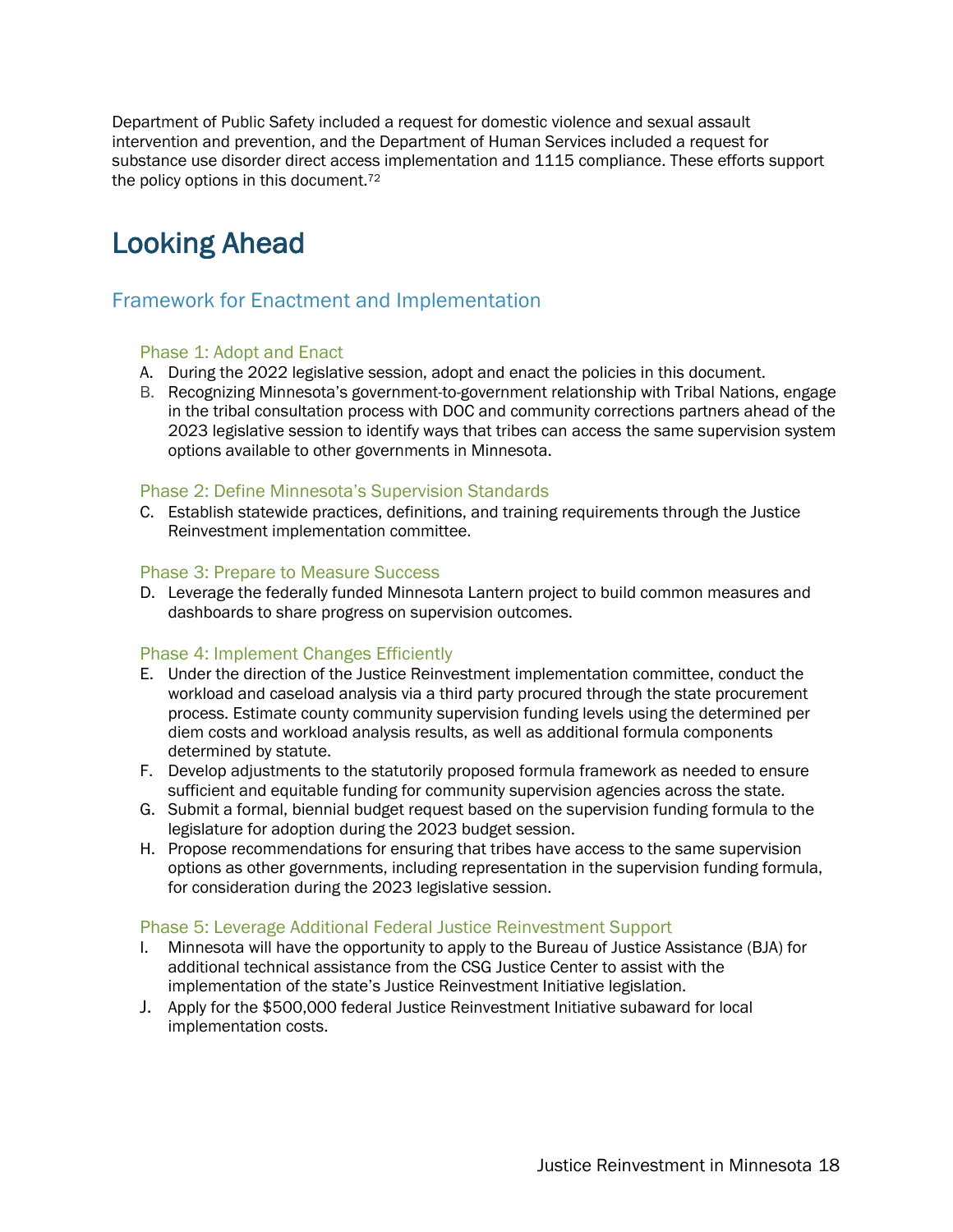#### Areas for Future Examination

Throughout the Minnesota Justice Reinvestment process, issues and challenges connected to community corrections were raised that were beyond the scope of this project. Minnesota stakeholders may want to prioritize additional work in the following areas:

- Understanding fines and fees for people on supervision
- **Connecting programming for people during incarceration with programming and treatment in** the community
- Increasing consistency in pretrial supervision and decision-making
- Addressing systemic juvenile justice challenges
- Integrating competency restoration processes statewide
- Charting county investments in behavioral health services
- **■** Meeting the pretrial diversion programs required in the Community Corrections Act (CCA) counties

Additionally, this report represents comprehensive assessment and data analysis work that did not result in a strong argument for completely restructuring supervision systems in Minnesota. The biggest differences were found across counties, not across supervision systems. The state may want to revisit how community corrections is managed across three systems in the future.

*This project was supported by Grant No. 2019-ZB-BX-K002 awarded by the Bureau of Justice Assistance. The Bureau of Justice Assistance is a component of the Office of Justice Programs, which also includes the Bureau of Justice Statistics, the National Institute of Justice, the Office of Juvenile Justice and Delinquency Prevention, the Office for Victims of Crime, and the SMART Office. Points of view or opinions in this document are those of the author and do not necessarily represent the official position or policies of the U.S. Department of Justice. To learn more about the Bureau of Justice Assistance, please visit bja.gov.*

0fca152d64c2/UploadedImages/SER%20Archive/2020\_State\_Expenditure\_Report\_S.pdf.

<sup>4</sup> "Current Estimates of State Budget," Minnesota Management and Budget, accessed October 1,

```
2021, MiMB website https://mn.gov/mmb/budget/state-budget-overview/current-estimates/; H.F. 63, 92nd Legislature,
```
<sup>1</sup> Todd D. Minton, Lauren G. Beatty, and Zhen Zeng, PhD, *Correctional Populations in the United States*, 2019, (Washington, DC: Bureau of Justice Statistics, 2021).

<sup>2</sup> Todd D. Minton, Lauren G. Beatty, and Zhen Zeng, Ph.D., *Correctional Populations in the United States, 2019 – Statistical Tables (*Washington, D.C.: Office of Justice Programs Bureau of Justice Statistics, July 2021); Minnesota Department of Corrections, *Adult Prison Population Summary* (St. Paul, Minnesota: Minnesota Department of Corrections, January 2020); Minnesota Department of Corrections, *2019 Probation Survey* (St. Paul, Minnesota: Minnesota Department of Corrections, April 2020); CSG Justice Center analysis of MN DOC supervised release data.

<sup>3</sup> State Spending by Function as a Percent of Total State Expenditures, Fiscal 2020, (Washington, DC: NASBO, 2020), https://higherlogicdownload.s3.amazonaws.com/NASBO/9d2d2db1-c943-4f1b-b750-

<sup>1</sup>st Special Session, (Minnesota 2021); Minnesota Department of Corrections, *Fact Sheet: Correctional Delivery Systems* (St. Paul, Minnesota: Minnesota Department of Corrections, July 2021). 5 Office of the State Auditor "Minnesota County Finances 2019 Revenues, Expenditures, and Debt"

at https://www.osa.state.mn.us/media/lijbetvz/county\_19\_report.pdf; Judiciary and Public Safety Budget, Laws 2019 Chapter 5, SF8

at https://www.senate.mn/departments/fiscalpol/tracking/2019/JUD\_Judiciary%20Conference%20Final.pdf.

<sup>6</sup> Email from DOC Commissioner to CSG Justice Center staff, December 7, 2021.

<sup>7</sup> Based on \$90 per diem reported in survey conducted by the CSG Justice Center in June 2020. CSG Justice Center analysis of prison data, 2019.

<sup>8</sup> Minnesota Department of Corrections, Probation Survey, "Explore Census Data," United States Census Bureau, accessed March 8, 2021, https://data.census.gov.

<sup>9</sup> Minnesota Sentencing Guidelines Commission, 2019 Probation Revocations (St. Paul, MN: Minnesota Sentencing Guidelines Commission, 2020), https://mn.gov/msgc-

stat/documents/reports/2019/2019MSGCReportProbationRevocations.pdf.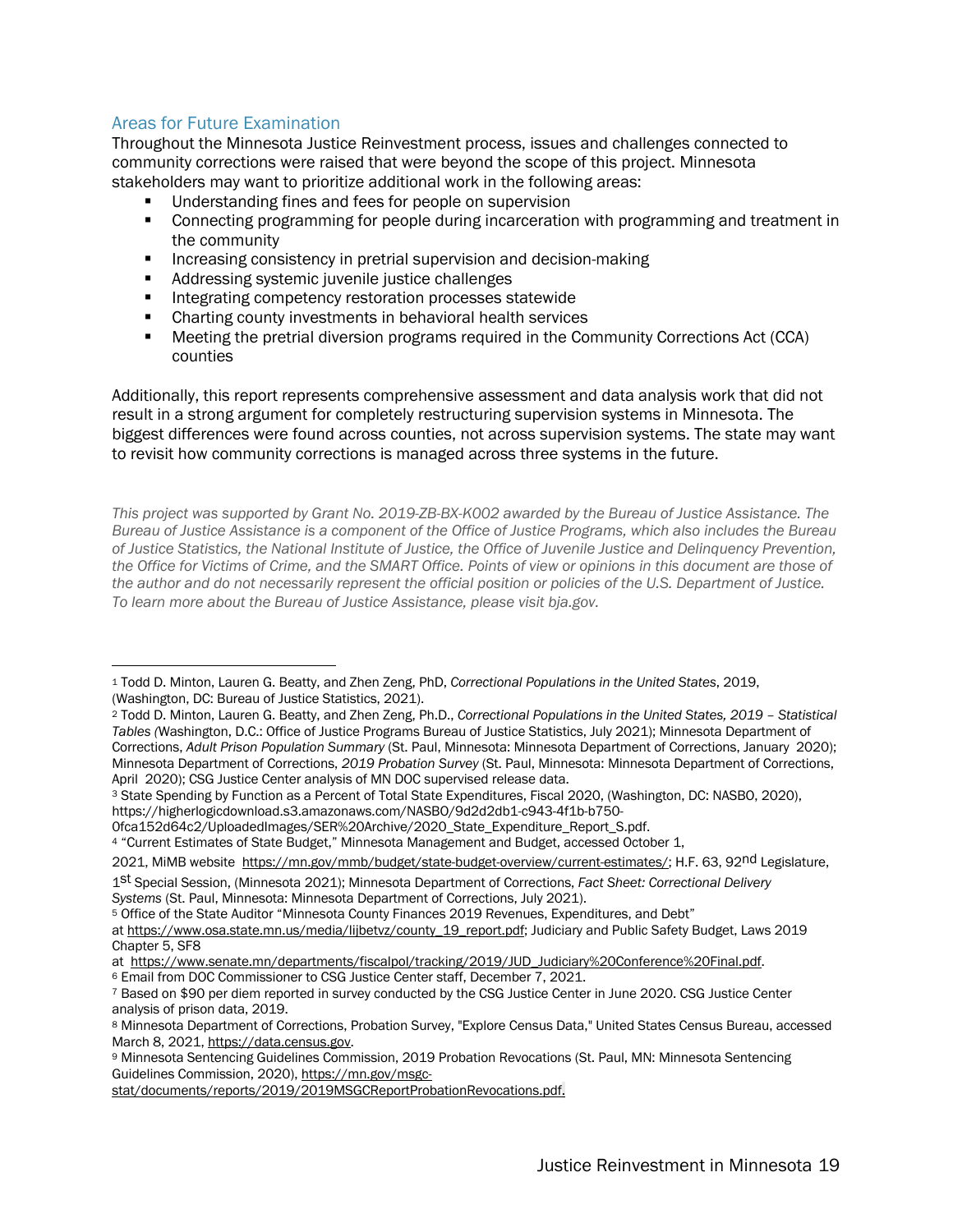<sup>10</sup> Minnesota Sentencing Guidelines Commission, *2021 Report to the Legislature* (Saint Paul, MN: Minnesota Sentencing Guidelines Commission, 2021), https://mn.gov/sentencing-

guidelines/assets/2021MinnSentencingGuidelinesCommReportLegislature\_tcm30-463260.pdf.

<sup>11</sup> Minnesota Department of Corrections, Probation Survey, 2020. United States Census Bureau, 2020 Decennial Census, accessed January 11, 2022, https://data.census.gov.

<sup>12</sup> Minnesota Department of Corrections, Probation Survey, 2019.

<sup>13</sup> "Community Corrections Funding in Minnesota" (PowerPoint presentation, National Conference of State Legislatures, October 2014).

<sup>14</sup> "About MACCAC," Minnesota Association of Community Corrections Act Counties – MACCAC, accessed March 27, 2020, http://www.maccac.org.

<sup>15</sup> "Current Estimates of State Budget," Minnesota Management and Budget, accessed February 15, 2021,

https://mn.gov/mmb/budget/state-budget-overview/current-estimates/.

<sup>16</sup> State Spending by Function as a Percent of Total State Expenditures, Fiscal 2020, (Washington, DC: NASBO, 2020), https://higherlogicdownload.s3.amazonaws.com/NASBO/9d2d2db1-c943-4f1b-b750-

0fca152d64c2/UploadedImages/SER%20Archive/2020\_State\_Expenditure\_Report\_S.pdf.

<sup>17</sup> SF 878, 89th Senate Reg. Sess. (MN 2015) (the most recent amendment to the Community Corrections Act formula). <sup>18</sup> Todd D. Minton, Lauren G. Beatty, and Zhen Zeng, PhD, *Correctional Populations in the United States*, 2019, (Washington, DC: Bureau of Justice Statistics, 2021).

<sup>19</sup> Todd D. Minton, Lauren G. Beatty, and Zhen Zeng, Ph.D., *Correctional Populations in the United States, 2019 – Statistical Tables (*Washington, D.C.: Office of Justice Programs Bureau of Justice Statistics, July 2021); Minnesota Department of Corrections, *Adult Prison Population Summary* (St. Paul, Minnesota: Minnesota Department of Corrections, January 2020); Minnesota Department of Corrections, *2019 Probation Survey* (St. Paul, Minnesota: Minnesota Department of Corrections, April 2020); CSG Justice Center analysis of MN DOC supervised release data.

<sup>20</sup> State Spending by Function as a Percent of Total State Expenditures, Fiscal 2020, (Washington, DC: NASBO, 2020), https://higherlogicdownload.s3.amazonaws.com/NASBO/9d2d2db1-c943-4f1b-b750-

0fca152d64c2/UploadedImages/SER%20Archive/2020\_State\_Expenditure\_Report\_S.pdf.

<sup>21</sup> "Current Estimates of State Budget," Minnesota Management and Budget, accessed October 1,

2021, MiMB website https://mn.gov/mmb/budget/state-budget-overview/current-estimates/; H.F. 63, 92nd Legislature,

1st Special Session, (Minnesota 2021); Minnesota Department of Corrections, *Fact Sheet: Correctional Delivery Systems* (St. Paul, Minnesota: Minnesota Department of Corrections, July 2021). 22 Office of the State Auditor "Minnesota County Finances 2019 Revenues, Expenditures, and Debt"

at https://www.osa.state.mn.us/media/lijbetvz/county\_19\_report.pdf; Judiciary and Public Safety Budget, Laws 2019 Chapter 5, SF8

at https://www.senate.mn/departments/fiscalpol/tracking/2019/JUD\_Judiciary%20Conference%20Final.pdf.

<sup>23</sup> Email from DOC Commissioner to CSG Justice Center staff, December 7, 2021.<br><sup>24</sup> Based on \$90 per diem reported in survey conducted by the CSG Justice Center in June 2020. CSG Justice Center analysis of prison data, 2019.

<sup>25</sup> Minnesota Department of Corrections, Probation Survey, "Explore Census Data," United States Census Bureau, accessed March 8, 2021, https://data.census.gov.

<sup>26</sup> Minnesota Sentencing Guidelines Commission, 2019 Probation Revocations (St. Paul, MN: Minnesota Sentencing Guidelines Commission, 2020), https://mn.gov/msgc-

stat/documents/reports/2019/2019MSGCReportProbationRevocations.pdf.

<sup>27</sup> State Spending by Function as a Percent of Total State Expenditures, Fiscal 2020, (Washington, DC: NASBO, 2020), https://higherlogicdownload.s3.amazonaws.com/NASBO/9d2d2db1-c943-4f1b-b750-

0fca152d64c2/UploadedImages/SER%20Archive/2020\_State\_Expenditure\_Report\_S.pdf.

<sup>28</sup> "Current Estimates of State Budget," Minnesota Management and Budget, accessed October 1,

2021, MiMB website https://mn.gov/mmb/budget/state-budget-overview/current-estimates/; H.F. 63, 92<sup>nd</sup> Legislature,

1st Special Session, (Minnesota 2021); Gary Karger, *A Report for the Minnesota Association of Community Corrections Act Counties,* (2013); Minnesota Department of Corrections, *Fact Sheet: Correctional Delivery Systems* (St. Paul, Minnesota:

Minnesota Department of Corrections, July 2021).<br><sup>29</sup> Office of the State Auditor "Minnesota County Finances 2019 Revenues, Expenditures, and Debt"

at https://www.osa.state.mn.us/media/lijbetvz/county\_19\_report.pdf; Judiciary and Public Safety Budget, Laws 2019 Chapter 5, SF8

at https://www.senate.mn/departments/fiscalpol/tracking/2019/JUD\_Judiciary%20Conference%20Final.pdf.

<sup>30</sup> CCA Agency Comprehensive Plan Budgets, 2020–2021; Minnesota Probation Survey, 2020.

31 Interviews and emails with Denise Sitler, Deputy Director, Community Corrections Division, Oregon Department of Corrections and Ken Sanchagriin, Director, Oregon Criminal Justice Commission, September 2021.

32 Interview and emails with Carey Green, Director of the Community Justice Assistance Division, Texas Department of Criminal Justice, August 2021.

33 Interview and emails with Marie McNeal, Community Corrections Director, Kansas Department of Corrections, August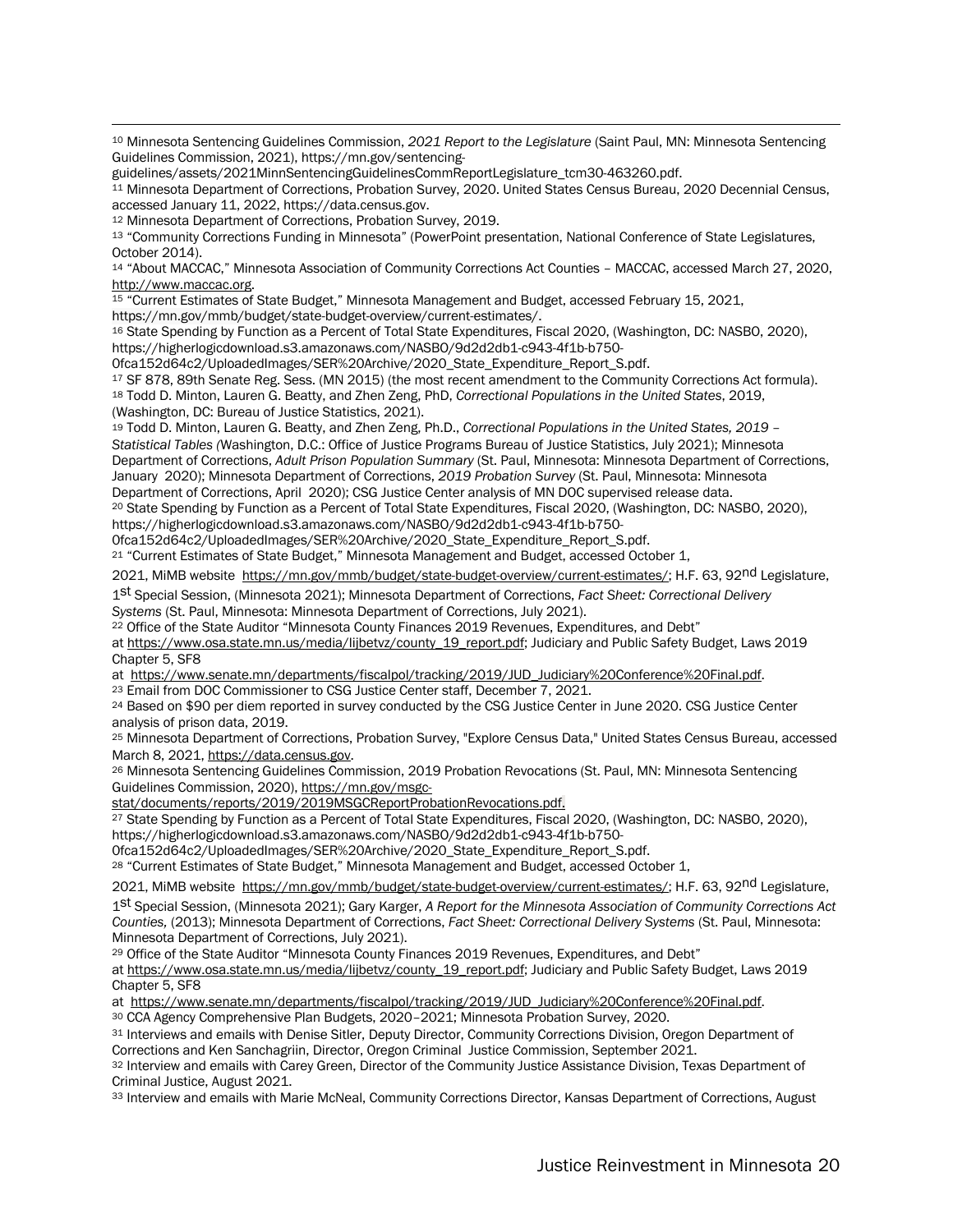2021.

<sup>34</sup> CSG Justice Center analysis of MN DOC probation data.

<sup>35</sup> Adjusted relative rate index of predicted probability of incarceration, conviction, or probation calculated using a logistic regression model, controlling for age, gender, race, offense type, and county size.  $N = 22,900$ ,  $N = 14,870$ ,  $N = 19,078$ ; Felony probation terms starting July 1, 2015–Dec 31, 2017. CSG Justice Center analysis of MN DOC probation data. <sup>36</sup> CSG Justice Center assessment of Minnesota's supervision system.

<sup>37</sup> *The alternative assessments used by these agencies are not included in these numbers;* CSG Justice Center analysis of MN DOC probation data with terms starting between Jan 2018 and June 2020.

<sup>38</sup> CSG Justice Center assessment of Minnesota's supervision system.

<sup>39</sup> CSG Justice Center analysis of MN DOC probation data with terms starting between Jan. 2018 and June 2020.

<sup>40</sup> CSG Justice Center analysis of MN DOC supervised release data.

41 CSG Justice Center analysis of MN DOC probation data with terms starting between July 2015 and June 2020.<br><sup>42</sup> Email from DOC Commissioner to CSG Justice Center staff. December 7, 2021.

43 Based on \$90 per diem reported in survey conducted by the CSG Justice Center in June 2020. CSG Justice Center analysis of prison data, 2019.

<sup>44</sup> This use of restitution specifically applies to the pecuniary damages owed to victims of crime.

<sup>45</sup> Todd D. Minton, Lauren G. Beatty, and Zhen Zeng, PhD, *Correctional Populations in the United States*, 2019, (Washington, DC: Bureau of Justice Statistics, 2021).

<sup>46</sup> CSG Justice Center analysis of Minnesota Sentencing Guidelines Commission data.

47 CSG Justice Center assessment of Minnesota's supervision system.

<sup>48</sup> CSG Justice Center assessment of Minnesota's supervision system.

<sup>49</sup> MN Department of Corrections, *Adult Prison Population Summary, 2020*, 2; MN Department of Corrections, *Probation Survey, 2019*, 4; CSG Justice Center analysis of MN DOC supervised release data; US Census Bureau, *American Community Survey, 2019*.

<sup>50</sup> Minnesota Department of Corrections, Probation Survey, "Explore Census Data," United States Census Bureau, accessed

March 8, 2021, https://data.census.gov.<br><sup>51</sup> Minnesota Sentencing Guidelines Commission, 2019 Probation Revocations (St. Paul, MN: Minnesota Sentencing Guidelines Commission, 2020), https://mn.gov/msgc-

stat/documents/reports/2019/2019MSGCReportProbationRevocations.pdf.

<sup>52</sup> Adjusted relative rate index of predicted probability of incarceration or new probation term calculated using a logistic regression model, controlling for age, gender, race, offense type, offense level, and county size.  $N = 14,840$ ,  $N = 49,298$ , N = 14,840, N = 49,298. Probation terms starting July 1, 2015–Dec 31, 2017. CSG Justice Center analysis of MN DOC probation data.

<sup>53</sup> Adjusted relative rate index of predicted probability of reincarceration using a logistic regression model, controlling for age, gender, offense type, supervision delivery system, prison term prior to release, and county size. N = 16,802; Supervised release terms starting Jan 1, 2016–Dec 31, 2019. CSG Justice Center analysis of MN DOC supervised release data.

<sup>54</sup> CSG Justice Center analysis of MN DOC probation data with terms starting between Jan 2018 and June 2020.

<sup>55</sup> HF 63 accessed Sept. 25, 2021, at http://wdoc.house.leg.state.mn.us/leg/LS92/1\_2021/HF0063.2.pdf

<sup>56</sup> CSG Justice Center assessment of Minnesota's supervision system.

<sup>57</sup> Marc Mauer and Nazgol Ghandnoosh, *Incorporating Racial Equity into Criminal Justice Reform* (Washington, DC: The Sentencing Project, 2014).

<sup>58</sup> CSG Justice Center analysis of MN DOC probation data with terms starting between Jan 2018 and June 2020.

<sup>59</sup> *Only includes clients with completed LS/CMIs during probation term.* CSG Justice Center analysis of MN DOC probation data with terms starting between Jan 2018 and June 2020.

<sup>60</sup> *Only includes clients with completed LS/CMIs during probation term.* CSG Justice Center analysis of MN DOC probation data with terms starting between Jan 2018 and June 2020.

<sup>61</sup> Ibid.

 $62$  CSG Justice Center assessment of discussion at the Minnesota Behavioral Health Summit, January 11-12, 2022.<br> $63$  In 2020, Minnesota began transitioning to a treatment access process in which a person seeking treatmen directly to any provider for assessment and placement instead of having to get a Rule 25 assessment and be placed through a county, tribe, or Managed Care Organization. This new process is called Direct Access.

<sup>64</sup> "Victim Notification - Inmate Information and Release Notification," Office of Justice Programs, accessed January 24, 2022, https://dps.mn.gov/divisions/ojp/help-for-crime-victims/victim-notification/Pages/default.aspx.<br><sup>65</sup> "Minnesota Restitution Working Group: Report to the Legislature," Office of Justice Programs, accessed January 26,

2022, https://dps.mn.gov/divisions/ojp/forms-

documents/Documents/Restitution%20Working%20Group/Minnesota%20Restitution%20Working%20Group%20Report% 20January%202015.pdf.\*

<sup>66</sup> Ibid.

<sup>67</sup> "Victim Notification - Inmate Information and Release Notification," Office of Justice Programs, accessed January 24, 2022, https://dps.mn.gov/divisions/ojp/help-for-crime-victims/victim-notification/Pages/default.aspx.